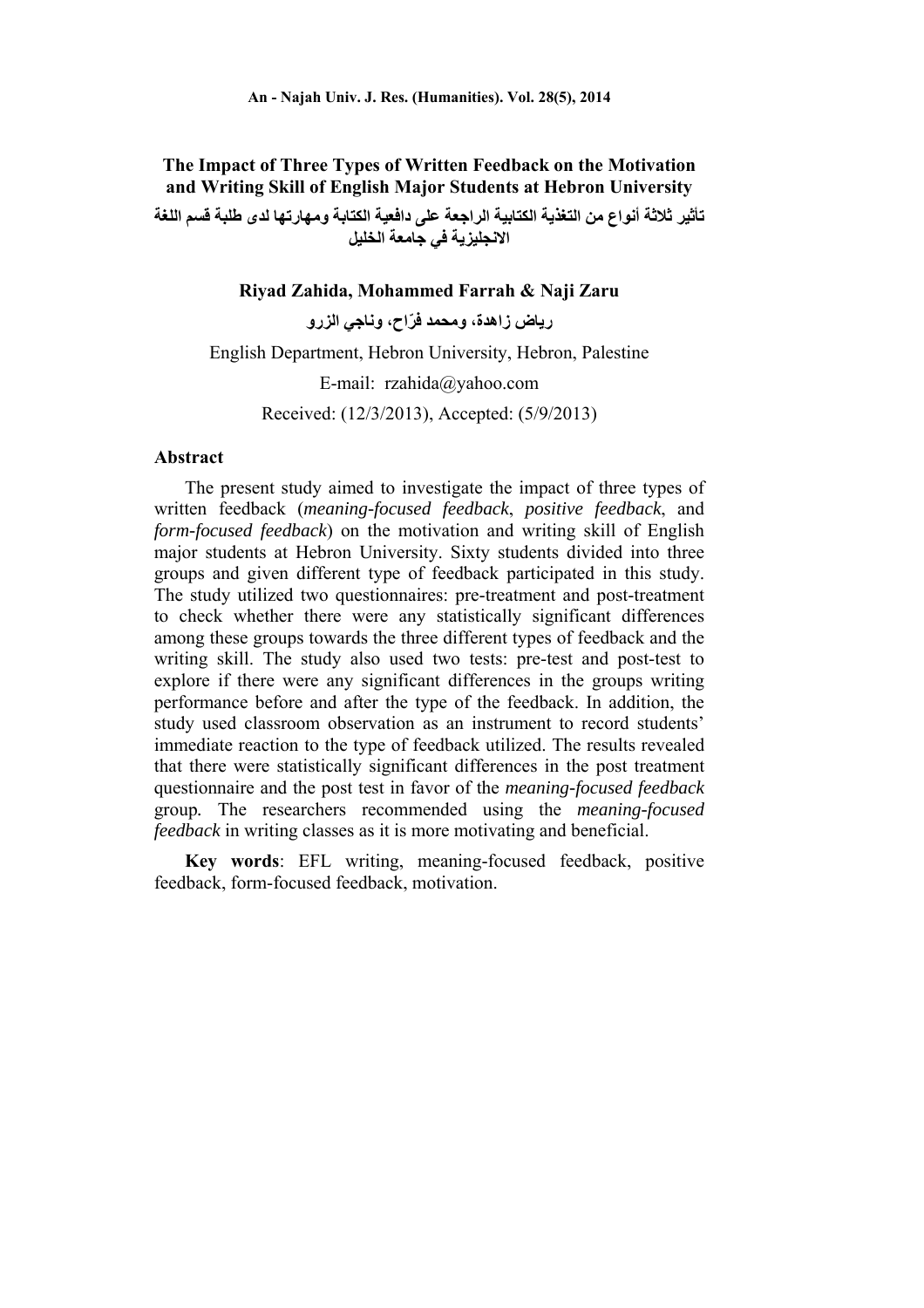#### **ملخص**

ھدفت ھذه الدراسة إلى معرفة مدى تأثير ثالثة أنواع من التغذية الكتابية الراجعة على دافعية الكتابة ومھارتھا لدى طلبة قسم اللغة الانجليزية في جامعة الخليل والأنواع الثلاثة هي: التغذية الراجعة التي تركز على المعنى، التغذية الراجعة التي تركز على التعزيز اإليجابي (الثناء)، والتغذية الراجعة التي تُركز على التركيب اللغوي شارك في هذه الدراسة ستون طالبًا وُطالبةٌ حيث نَمَّ نقسيمهم إلى ثلاثة مجموعات بحيث نَمَّ إعطاء كل مجموعة نوعًا مختلفًا من أنواع التغذية الكتابية الراجعة. استخدم الباحثون استبيانين قبل التغذية وبعدھا وامتحانين قبلي وبعدي؛ وذلك بهدف معرفة إنْ كان هناك فروق ذات دلالة إحصائية في اتجاهات الطلبة وأدائهم. إضافة لذلك استخدم الباحثون أداة المشاھدة الصفية لمعاينة ردود فعل الطلبة المباشرة لألنواع المختلفة من التغذية الراجعة. أظھرت النتائج وجود فروق ذات داللة إحصائية لصالح مجموعة ّ التغذية الكتابية الراجعة التي تركز على المعنى في كلّ من الاستبيان والامتحان. وبناءً على ذلك يُوصي الباحثون على استخدام ھذا النوع من التغذية في مساقات الكتابة، لكونھا أكثر فائدة وتحفيزًا.

## **Introduction**

Feedback plays a pivotal role in EFL classroom for both learners and teachers. It has attracted the attention of many theoreticians and practitioners in the field of education. It is generally believed that feedback, if properly given and carefully selected, can enhance students' performance and motivation. Ideally, feedback should be beneficial for learners; it should give them information about their performance of a task, an activity, etc. They, in turn, should use this information as a basis for improvement in their own writing, i.e., they should avoid making the same errors in the future; otherwise, feedback would be a waste of time.

Students' motivation or positive response to feedback is of paramount importance here. It depends on the type of feedback which competent teachers would opt for in dealing with the errors made by their students. There are various types of feedback, such as peer feedback, teacher feedback, student feedback, meaning-focused feedback, positive feedback, and form-focused feedback. The present study will be restricted to three types of feedback, namely: *meaning-focused feedback*, *positive feedback*, and *form-focused feedback*. It will shed light on the role these types play in motivating Hebron University students in EFL writing classrooms.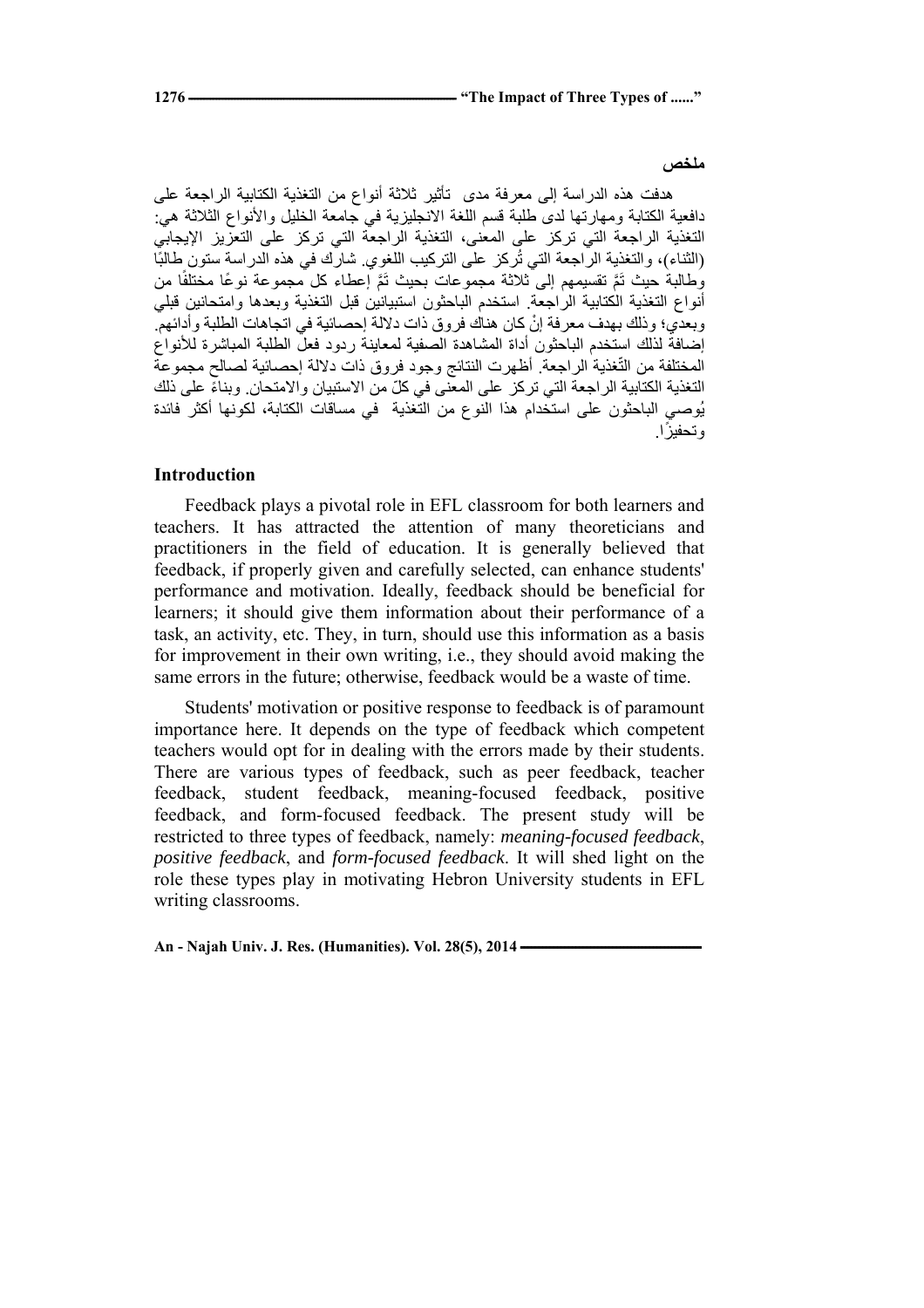#### **Statement of the Problem**

Many scholars expressed their concern that the lack of motivation and development in EFL writing is correlated with the feedback method which teachers use. In conferences, they talk about effective methods, and they hint that some of the suggested teaching methods are not very successful. Moreover, they often raise the issue of effective feedback as some students are not motivated to write because they do not get appropriate feedback from their instructors. Some instructors provide feedback to the students; however, this feedback usually focuses on the form and if it is given on the content, it is often general, unclear, and unhelpful (Covill, 1997; Rassaei & Moinzadeh, 2011; Zamel, 1985). The students then would feel frustrated and lose motivation, which would eventually lead to low levels of English language proficiency. Therefore, to reverse such an unfavorable outcome, English writing teachers should carefully select the most helpful feedback, the one which motivates their students and helps them improve their writing skill. Thus, it follows that there is a need to explore some common feedbacks and investigate their effects on motivating English writing students.

### **Significance of the Study**

There is a dearth of research conducted on the effect of using different types of feedback to improve students' writing skill in the academic context, or rather at the university level. The present study can be regarded as an original contribution to the field of language teaching and learning, as it attempts to shed some insights into the nature and types of feedback which can best motivate EFL students at Hebron University as well as at other universities and colleges in Palestine. Furthermore, it is the first study of its kind to be conducted in Palestine. The results of this study will hopefully have far-reaching implications on English language teaching in general. The researchers also hope that this study will come up with practical conclusions and recommendations which will hopefully improve the academic writing performance of EFL students in general as well as that of EFL writing teachers in particular at the Palestinian university level.

 $-$  An - Najah Univ. J. Res. (Humanities). Vol. 28(5), 2014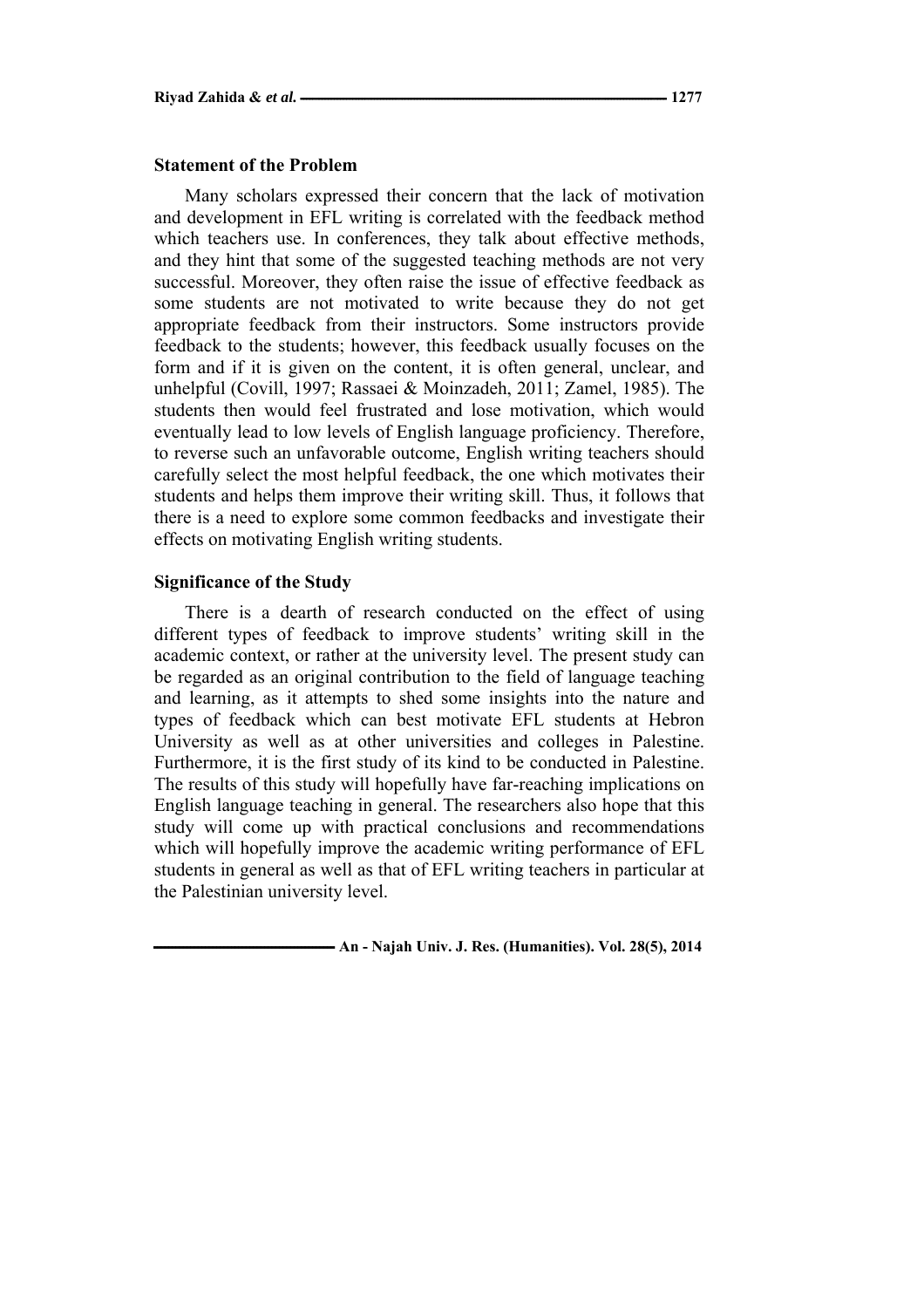## **Research Questions**

The study addresses the following main questions:

- 1. Are there any attitudinal differences between the three groups of participants towards the writing skill due to the type of feedback they received?
- 2. Are there any differences in writing performance between and within groups of participants due to the type of feedback they received?
- 3. What is the effect of using *meaning-focused feedback* on increasing the motivation of English major students at Hebron University and ultimately improving their writing skill?
- 4. What is the effect of using *positive feedback* on increasing the motivation of English major students at Hebron University and ultimately improving their writing skill?
- 5. What is the effect of using *form-focused feedback* on increasing the motivation of English major students at Hebron University and ultimately improving their writing skill?

## **Literature Review**

Determining the effectiveness of *meaning-focused feedback*, *positive feedback* and *form-focused feedback* is something that many writing researchers and EFL/ESL writing teachers have been struggling with. The debate has even been over the effectiveness of feedback itself whether it is helpful or not. In case it was helpful, then what type of feedback should writing teachers provide their learners with? In case it was harmful, then what type of feedback should writing teachers avoid providing their learners with? Before investigating the effect of different types of feedback on writing students' development, previous studies that attempted to explore the effect of writing teachers' comments on writing students' improvement will be reviewed.

A well-known debate in the field occurs between Truscott and Ferris. Truscott (1996, 1999) believed that correcting errors would not enhance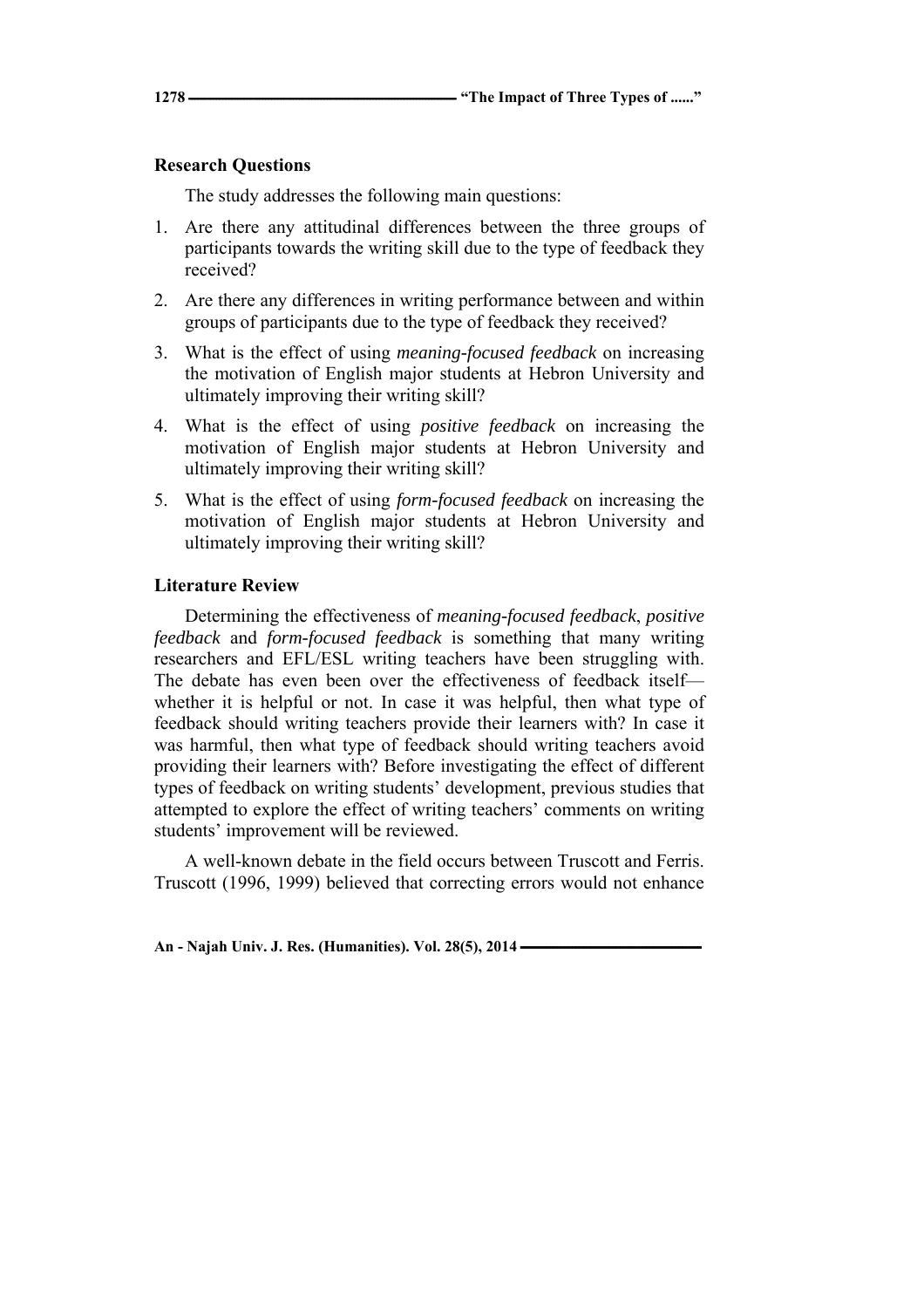students' writing ability, and it might sometimes be harmful to second language writing development. On the contrary, Ferris (1999, 2002) claimed that error correction feedback would be of great value to second language writing learners. Furthermore, she suggested that grammar correction was favored by second language writers. In line with the view above, Chandler (2003) suggested some positive results for the formfocused feedback in writing as it helped learners to produce better writing performance in comparison to other types of feedback. This debate has many sides backed up by research. Reviewing both the pros and cons of this debate can benefit second language teachers.

Ferris (2006) distinguished between direct and indirect feedback. She defined direct feedback as providing writing students with the correct linguistic form next to their errors; whereas indirect feedback means highlighting (i.e. underlining, circling, etc.) the writing students' errors without providing them with the correct linguistic form. Based on her research, Ferris recommended the two types of feedback (i.e. direct and indirect) and proposed that the selection between them depends on the type of the error.

Olson and Ratteld (1987) investigated the effects of content comments and surface comments on students' writings on two groups of students. The content comment aimed to encourage students to focus on the needed content and ideas. On the other hand, the surface comment focused on problems such as word choice, spelling, punctuation, and/or language use. They reported significant differences among groups for holistic scores and for learning course content. As they explained, "the treatment group that received content comments wrote significantly better essays than the other treatment group or the control group. The treatment group that received content comments and the control group received significantly better scores on the course content test" (p. 273).

Believing that revision and feedback is the key to effective writing, Nelson and Carson (2006) found that writing learners prefer to get feedback from their teachers. Moreover, they found that peer feedback is beneficial, especially when students are trained to provide their counters with such feedback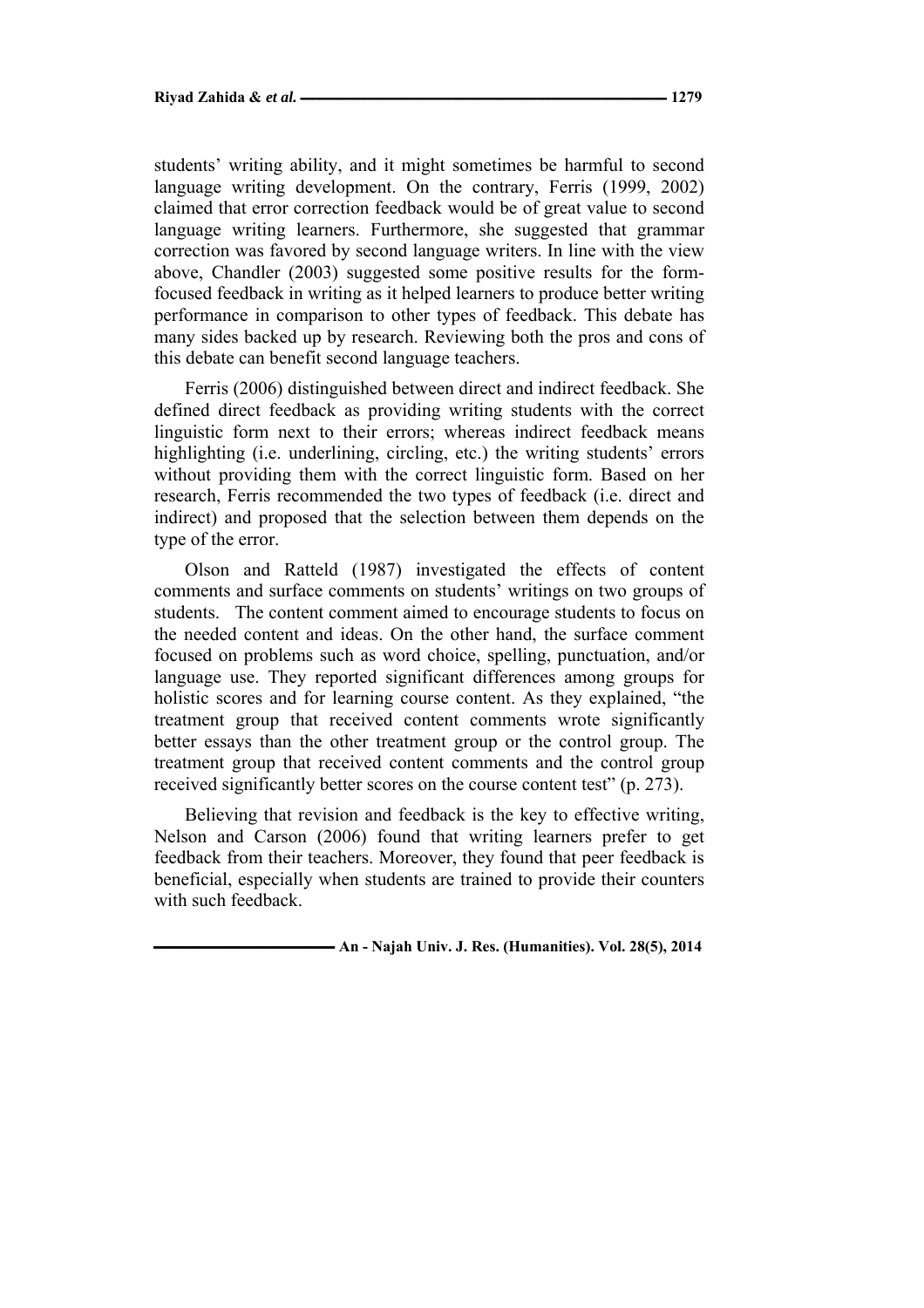**1280 ـــــــــــــــــــــــــــــــــــــــــــــــــــــــــــــــــــــــــــــــــــــــ" The Impact of Three Types of ......"** 

Straub (1997) asserted: "students read and *make use of teacher comments* and that well-designed teacher comments *can help* students develop as writers" (p.92, emphasis ours). Whereas, Marzano and Arthur (1977) claimed that: "Different types of teacher comments on student themes have equally *small influences* on student writing. For all practical purposes, commenting on student essays might just be an exercise in *futility*" (p.6, emphasis ours).

Knoblauch and Brannon (1981) believed that "responding supportively to student writing is indeed central to enlightened instruction, *despite the apparent weight of evidence to the contrary*" (p.1, emphasis ours). Unlike Knoblauch and Brannon, Sommers (1982) believed that "although commenting on student writing is the most widely used method for responding to student writing, it is the least understood" (p. 148). In her study, she found that "teachers comments can take students attention away from their own purposes in writing a particular text and focus that attention on the teacher's purpose in commenting" (p. 149); the second major finding was "most teachers' comments are not text-specific and could be inter-changed, rubberstamped, from text to text" (p. 152), i.e. generic rather than text-specific.

Covill (1997) tested and confirmed the assertion made by many writing experts that teachers' written comments on students' writing should primarily concern the ideas or content of the writing and not the mechanics or surface features.

Vygotsky (1978) stressed the importance of negotiation of meaning among learners in developing their cognitive skills and promoting social interaction. Farrah (2012) indicated that better writing is achieved when students are engaged in meaningful and problem-solving activities. He opined that such activities can promote the learners' critical thinking skills and creativity rather than receiving and memorizing information. Similarly, Zamel (1985: p.82) stated that "we should hold in abeyance our reflex-like reactions to surface-level concerns and give priority to meaning." This indicates that focusing on surface errors may hinder learners who are in the process of learning a foreign language. Learners would be more motivated if they responded to meaning rather than form,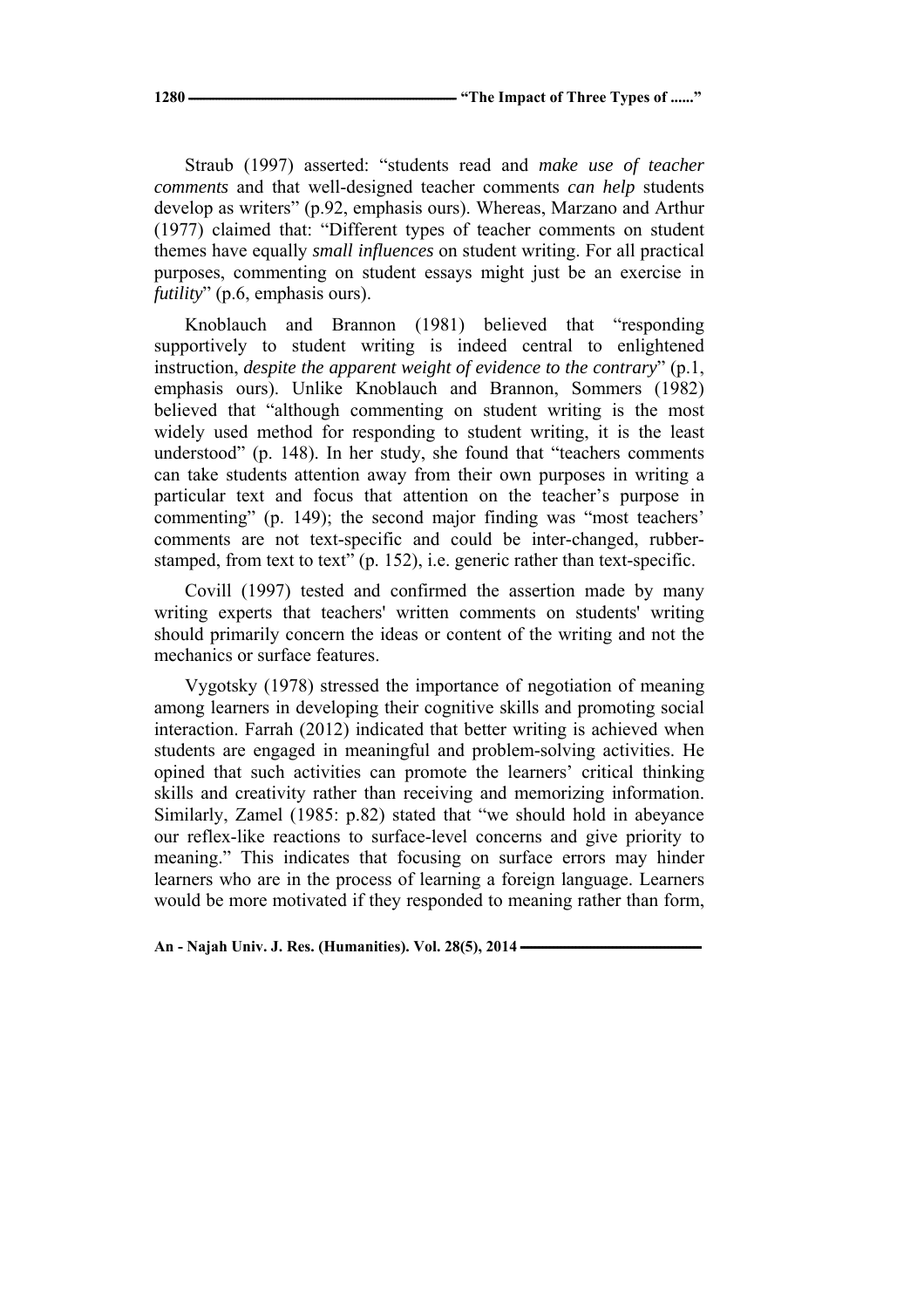and in this way, they would feel that they have been involved in constructing knowledge. Zamel (1982, p.195) explained that "methods that emphasize form and correctness ignore how ideas get explored through writing and fail to teach students that writing is essentially a process of discovery."

This disagreement in previous research creates bewilderment and confusion for writing teachers leaving them in disorder, unable to decide upon what type of feedback to provide their writing students with. Therefore, it is crucial for second language writers to decide whether feedback is necessary or not and to decide what type of feedback is most helpful for second language learners, if necessary. In the present study, the researchers attempt to investigate these controversial issues.

### **Methodology**

#### **Participants**

Sixty Hebron University sophomores enrolled in the second semester of the academic year 2011/12 served as the participants for this study. The participants, being English major students in the same academic level, were supposed to share almost a similar academic background of English language and literature. There were three groups of participants registered for the same writing course $<sup>(1)</sup>$  and distributed over three</sup> sections, each of which comprised almost 20 students, had a different instructor and received a different type of the feedback types involved in the study.

### **Research Instruments**

In order to fulfill the aforementioned objectives and answer the five stated questions of the study, two questionnaires (see Appendix  $A \& B$ ) and two tests (see Appendix C) were developed and employed by the researchers in consultation with an expert from the Faculty of Education. The questionnaires, like the tests, were administered in two separate

<sup>(1)</sup> This is Writing II course which aims at giving guidance and training in steps needed towards writing essays.

**ـــــــــــــــــــــــــــــــــــــــــــــــــ An - Najah Univ. J. Res. (Humanities). Vol. 28(5), 2014**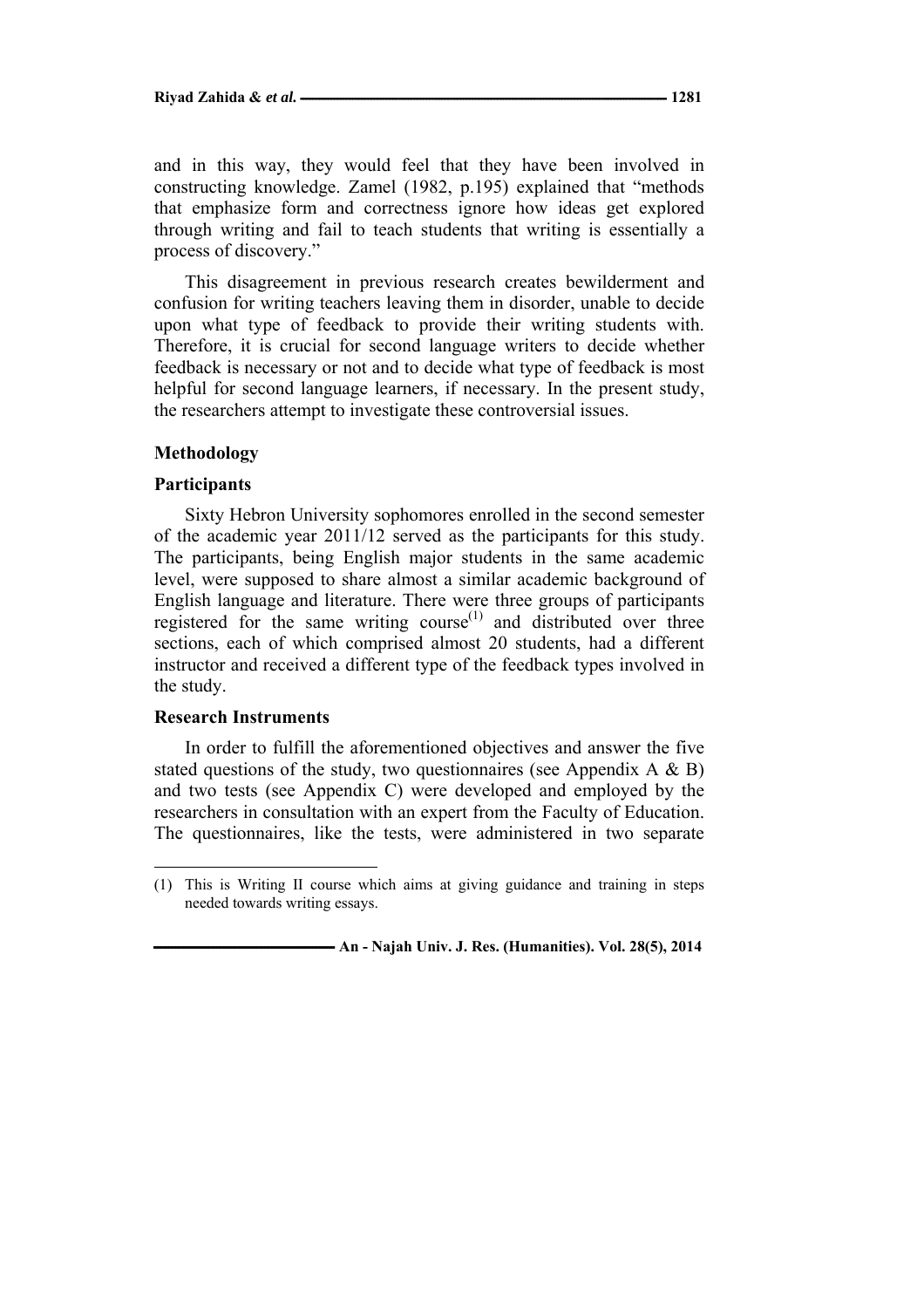classroom settings. There were a pre-treatment questionnaire and a posttreatment questionnaire. The former was organized at the outset of the course and the latter at the end of the course. Similarly, there were two tests: a pre-test organized at the beginning of the course and a post-test at the end of the course. In addition, the researchers used classroom observation as a research instrument. The following is a description of these instruments.

## **The Questionnaires**

There were two questionnaires: a pre-treatment questionnaire (see Appendix A) and a post-treatment questionnaire (see Appendix B). These questionnaires, though similar in terms of the eliciting information technique, were in fact different in terms of purpose. Both used a 5-point Likert scale ( $5 =$  *strongly agree*,  $4 =$  *agree*,  $3 =$  *neutral*,  $2 =$  *disagree*,  $1 =$ *strongly disagree*). The pre-treatment questionnaire consisted of twenty statements devised to elicit somehow relevant, but general, information about the students' attitudes and expectations from writing. The pretreatment questionnaire was a valuable technique to check for any pretreatment differences among the three participating groups.

Similarly, the post-treatment questionnaire consisted of twenty statements designed to serve a dual purpose. The first ten statements were similar in content to those of the pre-treatment questionnaire, yet they were different in terms of tense or structure as the pre-treatment questionnaire was given at the beginning of the course and the posttreatment questionnaire at the end of the course. These ten statements were intended to identify any changes in the participants' attitudes towards the writing skill and their expectations of the course in general. They were good enough to check for any attitudinal differences that could take place during the course among the three participating groups or classes.

The remaining ten items, or statements, addressed specific issues related to students' attitudes towards the three types of feedback (*meaning-focused feedback*, *positive feedback*, and *form-focused feedback*) that they received during the course. These ten items aimed to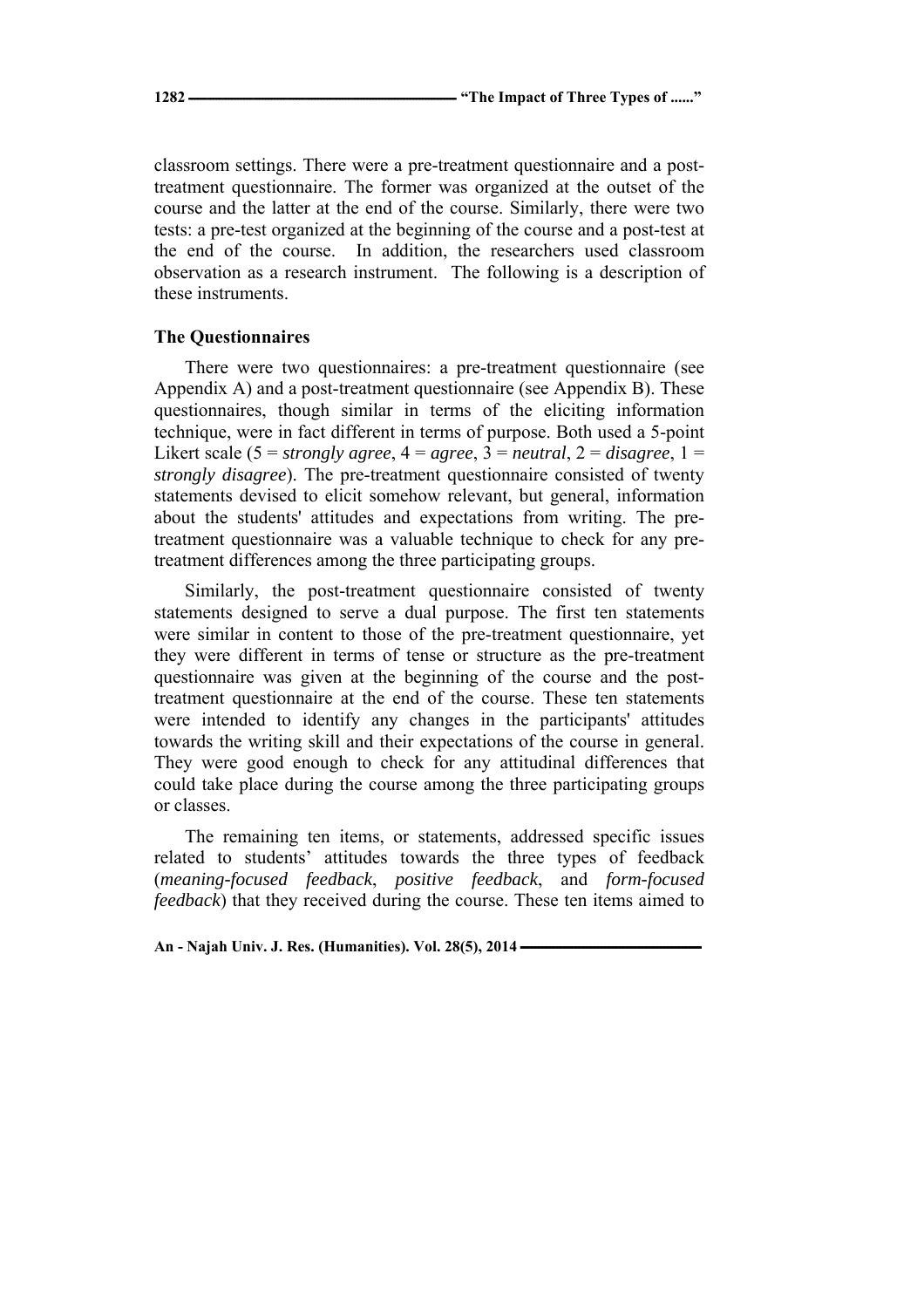find out which type of these three types of feedback students found most helpful and whether there were any differences in achievement and motivation among the participating groups due to using one type or another of feedback.

# **The Tests**

There were two tests: a pre-test and a post-test (see Appendix C and Appendix D). The three participating groups were asked to write a fiveparagraph essay in each of these two-hour tests. About 72 hours before each test, students were given a list of twenty thematically different topics mostly drawn from the Test of Written English (TWE). They were given this opportunity in order to prepare them for the topic of the essay they were expected to write. The pre-test was intended to explore if there were any significant differences in the students' writing performance before they were given any feedback. The post-test, however, was meant to check for any significant differences or improvement in the groups' writing performance after they were given the designated type of feedback.

The reliability, practicality and content validity were approved by a jury of experts, including the three instructors or researchers

## **Classroom Observation**

The purpose of this instrument was to determine which type of feedback was most effective and helpful through observing and recording students' immediate verbal reaction to the type of feedback they received from their instructors. The researchers wanted also to identify any classroom problems (such as frustration, boredom, anxiety, lack of interaction or motivation) due to feedback inequities for each participating group of students.

#### **Reliability of the Questionnaire**

The reliability coefficient of the questionnaire was tabulated. The result showed that the overall Cronbach Alpha Coefficient of the

 $\blacksquare$  **An - Najah Univ. J. Res. (Humanities). Vol. 28(5), 2014**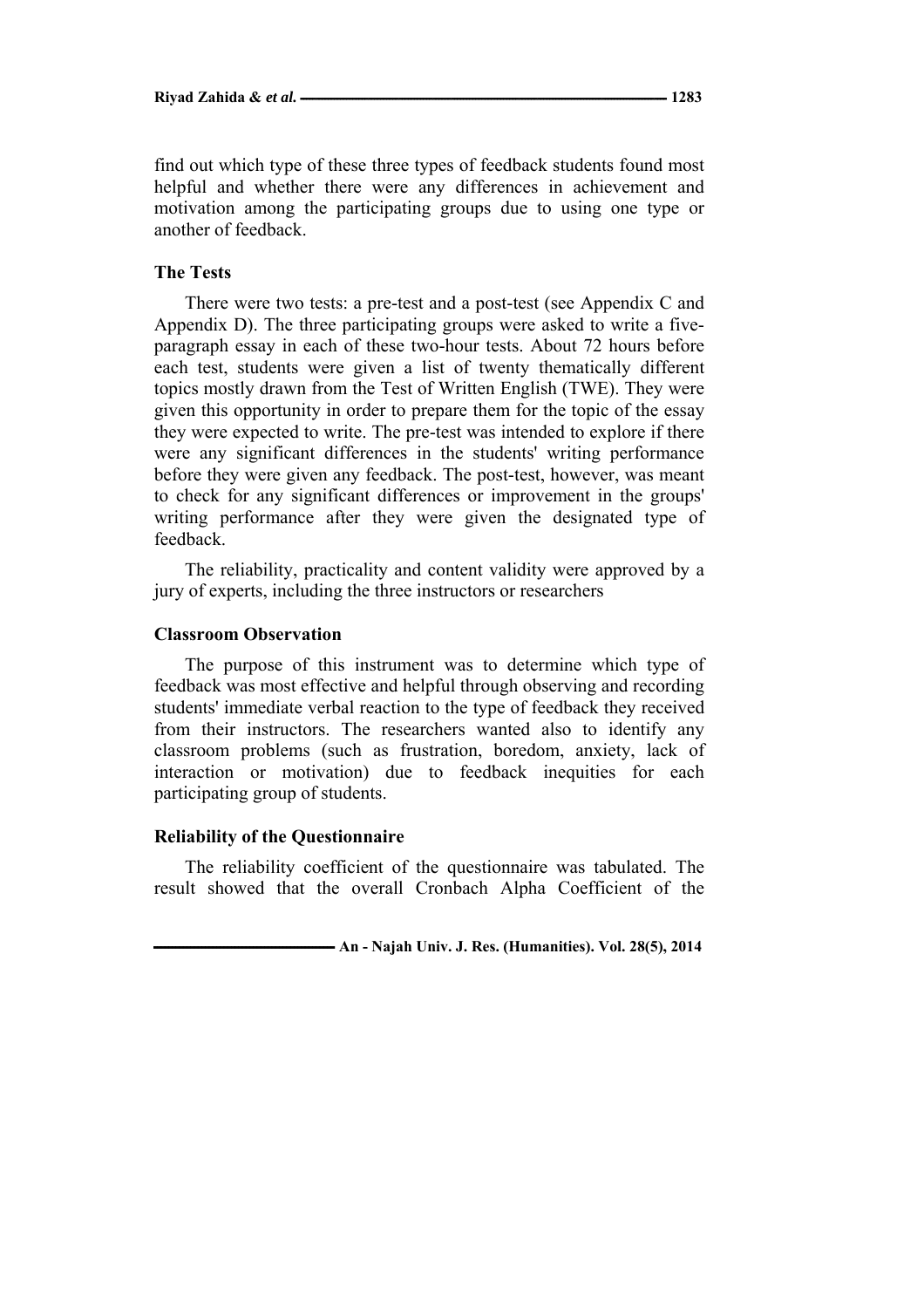questionnaire was low to medium ( $r = 0.61$ ). Though the reliability ( $r =$ 0.61) was not high, the researchers expected it as the number of the items in the questionnaire and the number of the respondents were limited. Statisticians considered this result to be indicating an intermediate degree of internal consistency, and therefore, presenting a considerably reliable instrument.

# **Results**

This section presents the results of the study. Since there are two questionnaires (pre-treatment and post-treatment) and two tests (pre-test and post-test) as explained earlier, the results are presented here in two parts: the first is concerned with the results of the pre-treatment questionnaire and the pre-test, and the second deals with the posttreatment questionnaire and the post-test. Quantitative data was analyzed statistically by using the SPSS program version 15.

## **Results of the Pre-treatment Questionnaire**

As mentioned above, there were three writing groups divided according to the type of feedback which each group received. Specifically, group 1 (G1 hereafter) received *positive feedback*, group 2 (G2 hereafter) received *meaning-focused feedback* and group 3 (G3 hereafter) received *form-focused feedback*. The pre-treatment questionnaire was used in order to make sure that these groups were of the same attitudes towards the writing skill and the feedback expected from their instructors.

Means and standard deviations were calculated and tabulated in Table 1 below to check for any differences in students' attitudes towards the writing skill and the expected feedback.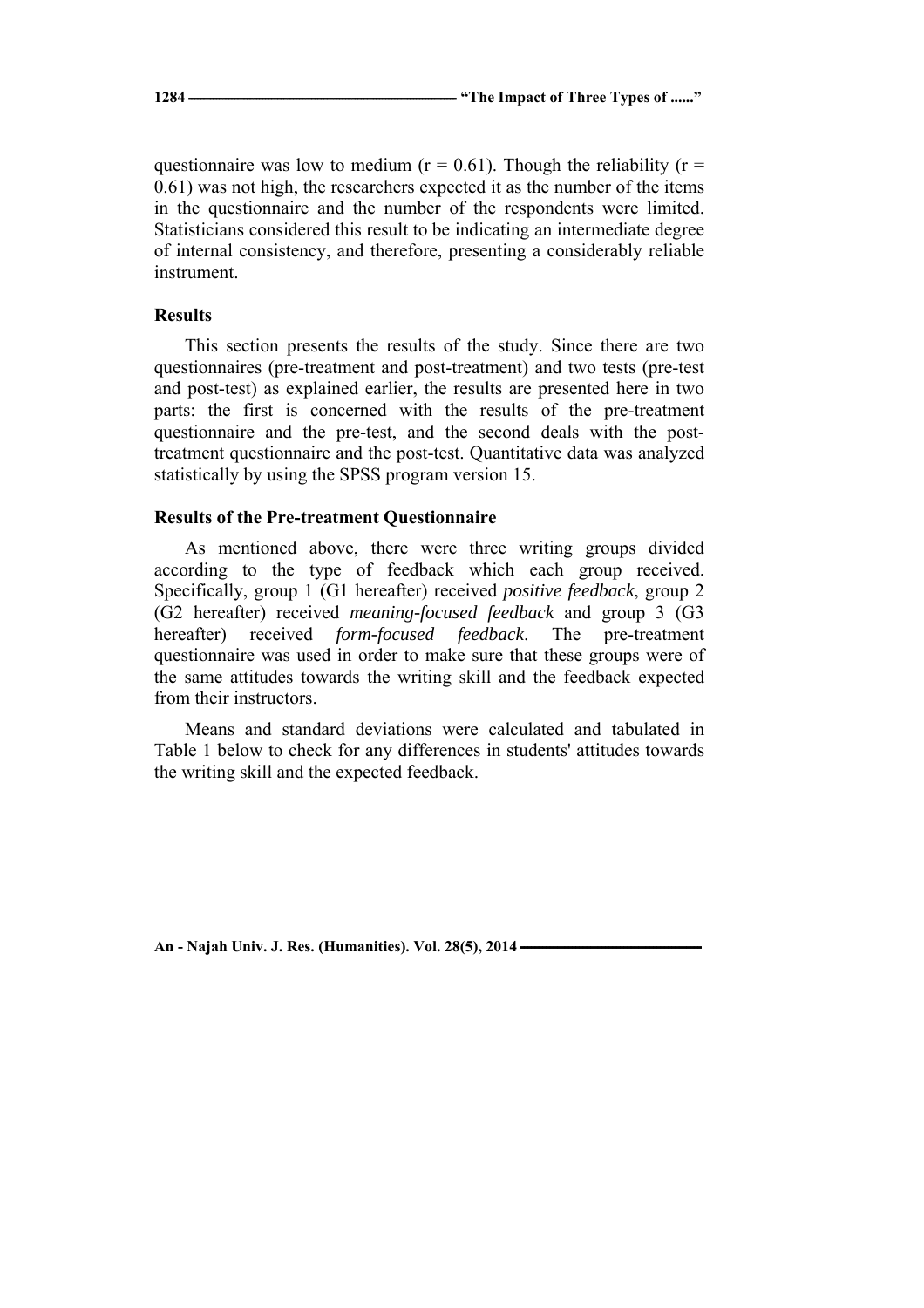|              |    | M    | SD     |
|--------------|----|------|--------|
| 31           |    | 3.83 | .43103 |
| 72           |    | 3.83 | .34129 |
| G3           |    | 3.80 | .44956 |
| <b>Total</b> | 60 | 3.82 | .40195 |

**Table (1):** Means and Standard Deviations for Students' Attitudes towards the Writing Skill and the Expected Feedback in the Pre-Treatment Questionnaire.

G=group;  $N=$  number of students;  $M=$  mean square;  $SD=$  standard deviation

The results in Table 1 indicate that there were no differences in the students' attitudes towards the writing skill and the expected feedback in the pre-treatment questionnaire.

In order to find out whether the results of Table 1 were significant or not, One-Way ANOVA was also conducted to check for attitudinal differences between and within the three groups towards the writing skill and the expected feedback as shown in Table 2.

**Table (2):** One-Way ANOVA for Attitudinal Differences between and within Groups towards the Writing Skill and the Expected Feedback in the Pre-Treatment Questionnaire.

| <b>Source of variance</b> |       | d.f. | M S            |      | Sig. |
|---------------------------|-------|------|----------------|------|------|
| Between Groups            | 019   |      | .009           | .056 | 945  |
| Within Groups             | 9.514 |      | 6 <sup>7</sup> |      |      |
| <b>Total</b>              | 9.532 | 59   |                |      |      |

SS= Sum of Squares; d.f.= degrees of freedom; MS= Mean Square; F=F-ratio; Sig.= Significance

Table 2 shows that there were no significant differences at 0.05 levels. This means that the three groups had almost the same attitudes towards the writing skill and the expected feedback in the pre-treatment questionnaire, which statistically confirms the results in Table 1.

 $\blacksquare$  **An - Najah Univ. J. Res. (Humanities). Vol. 28(5), 2014**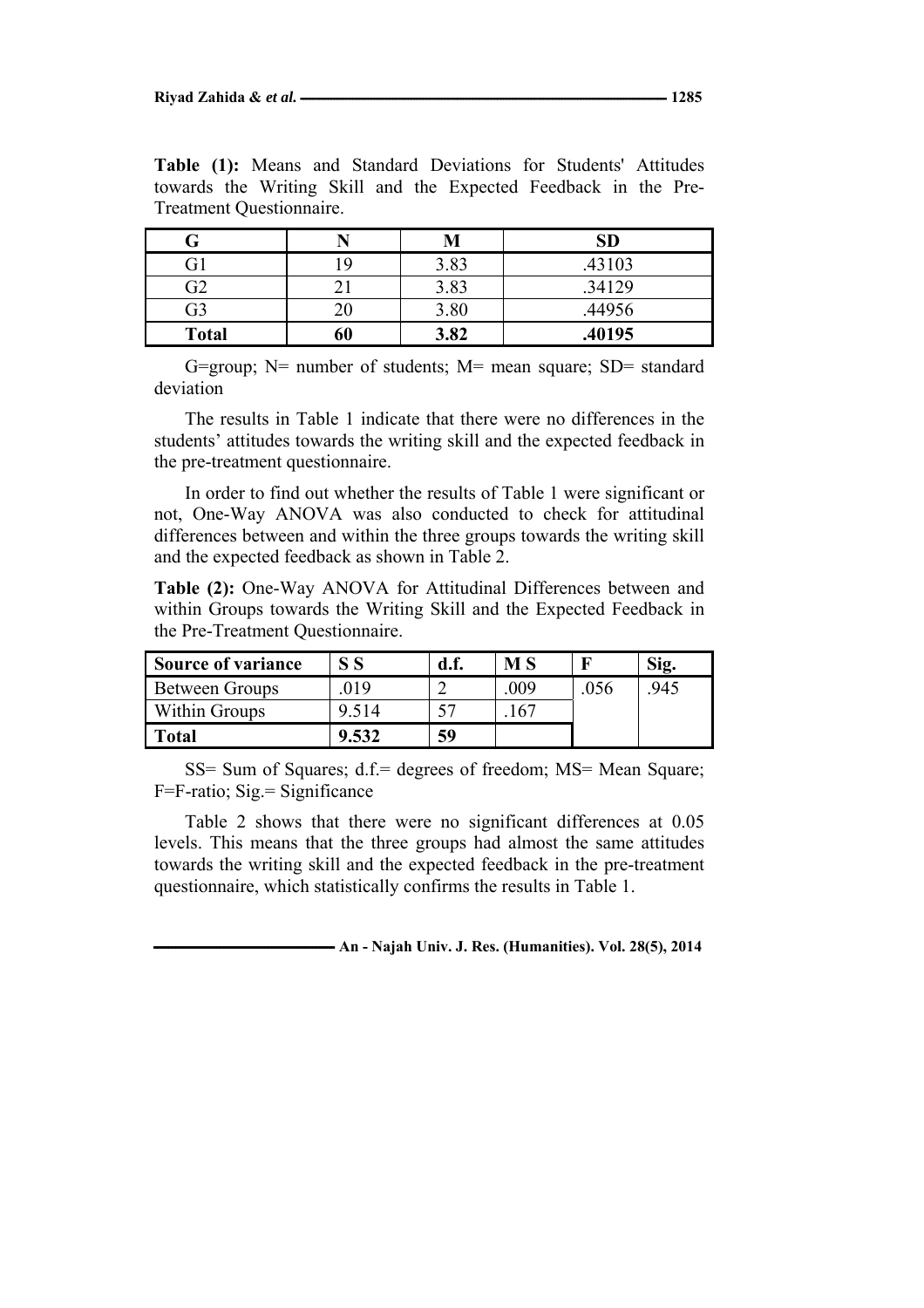## **Results of the pre-test**

As mentioned above, the aim of the pre-test was to explore if there were any significant differences in the students' writing performance before they were given any feedback. The pre-test was scored out of 20. Table 3 shows that there were no significant differences at 0.05, which means that the three groups had similar writing performance before receiving any feedback.

**Table (3):** Means and Standard Deviations for Students' Writing Performance in the Pre-Test.

|              |    | <b>M.</b> (out of 20) | SD      |
|--------------|----|-----------------------|---------|
| Fì           |    | 12.73                 | 1.82093 |
| 32           |    | 13.38                 | 2.20173 |
| G3           |    | 12.55                 | 2.13923 |
| <b>Total</b> | 60 | 12.90                 | 2.06422 |

G=group; N= number of students; M= mean square; SD= standard deviation

In order to find out whether the results of Table 3 were significant or not, One-Way ANOVA was also conducted to check for differences in writing performance between and within the three groups. There were no significant differences at 0.05 between or within these groups as can be seen in Table 4.

**Table (4):** One-Way ANOVA for Differences in Writing Performance between and within Groups of Participants in the Pre-Test.

| <b>Source of Variance</b> | S S     | d.f | MS    |     | Sig. |
|---------------------------|---------|-----|-------|-----|------|
| Between Groups            | 7 813   |     | 3.907 | 914 | .407 |
| Within Groups             | 243.587 |     |       |     |      |
| Total                     | 251.400 | 59  |       |     |      |

SS= Sum of Squares; d.f.= degrees of freedom; MS= Mean Square; F=F-ratio; Sig.= Significance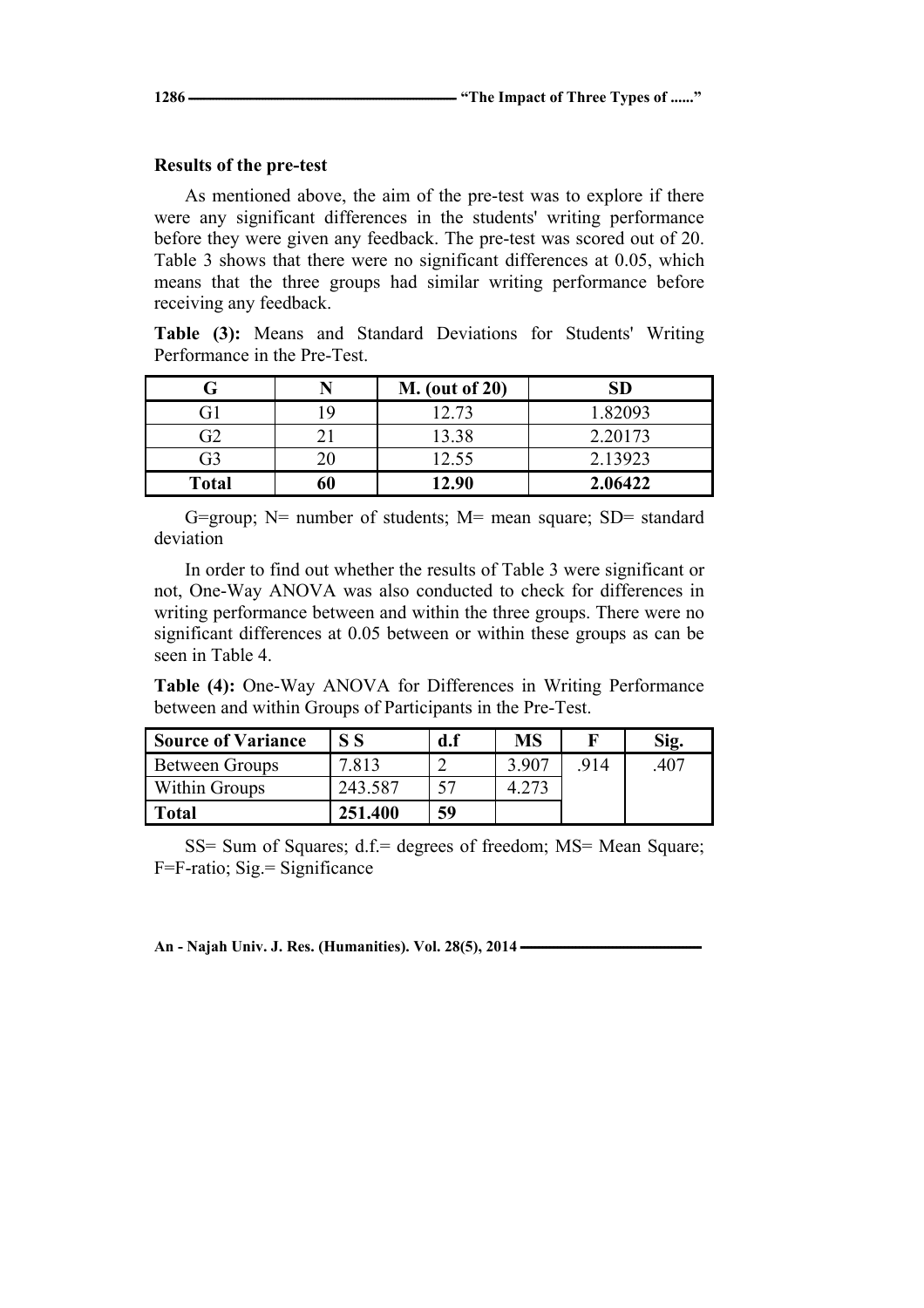As seen in Table 3 and Table 4, the three groups had almost the same writing performance.

## **Results of the Post-Treatment Questionnaire**

As mentioned before, the purpose of the post-treatment questionnaire was to find out if there were any general attitudinal differences between the three groups after receiving the different types of feedback. Posttreatment means and standard deviations for students' attitudinal differences were calculated for the three groups.

**Table (5):** Post-Treatment Means and Standard Deviations for Students' Attitudes.

| т            |          | M    | <b>SD</b> |
|--------------|----------|------|-----------|
| G1           | ١Q       | 3.56 | .36699    |
| G2           | າາ<br>-- | 3.68 | .34036    |
| G3           |          | 3.42 | .84842    |
| <b>Total</b> | 60       | 3.56 | .55965    |

G=group; N= number of students; M= mean square; SD= standard deviation

**Table (6):** Post-Treatment One-Way ANOVA for Differences in Students' Attitudes between and within Groups of Participants.

| Source of Variance   | $\mathbf{C}$ | d.f | МS |      | Sig. |
|----------------------|--------------|-----|----|------|------|
| Between Groups       | .666         |     |    | .065 | 352  |
| <b>Within Groups</b> | 7 814        |     |    |      |      |
| Total                | 8.749        | 59  |    |      |      |

SS= Sum of Squares; d.f.= degrees of freedom; MS= Mean Square; F=F-ratio; Sig.= Significance

Table 5 and 6 show that there are no significant attitudinal differences at 0.05.

However, post-treatment means and standard deviations for students' attitudes were calculated for the three groups.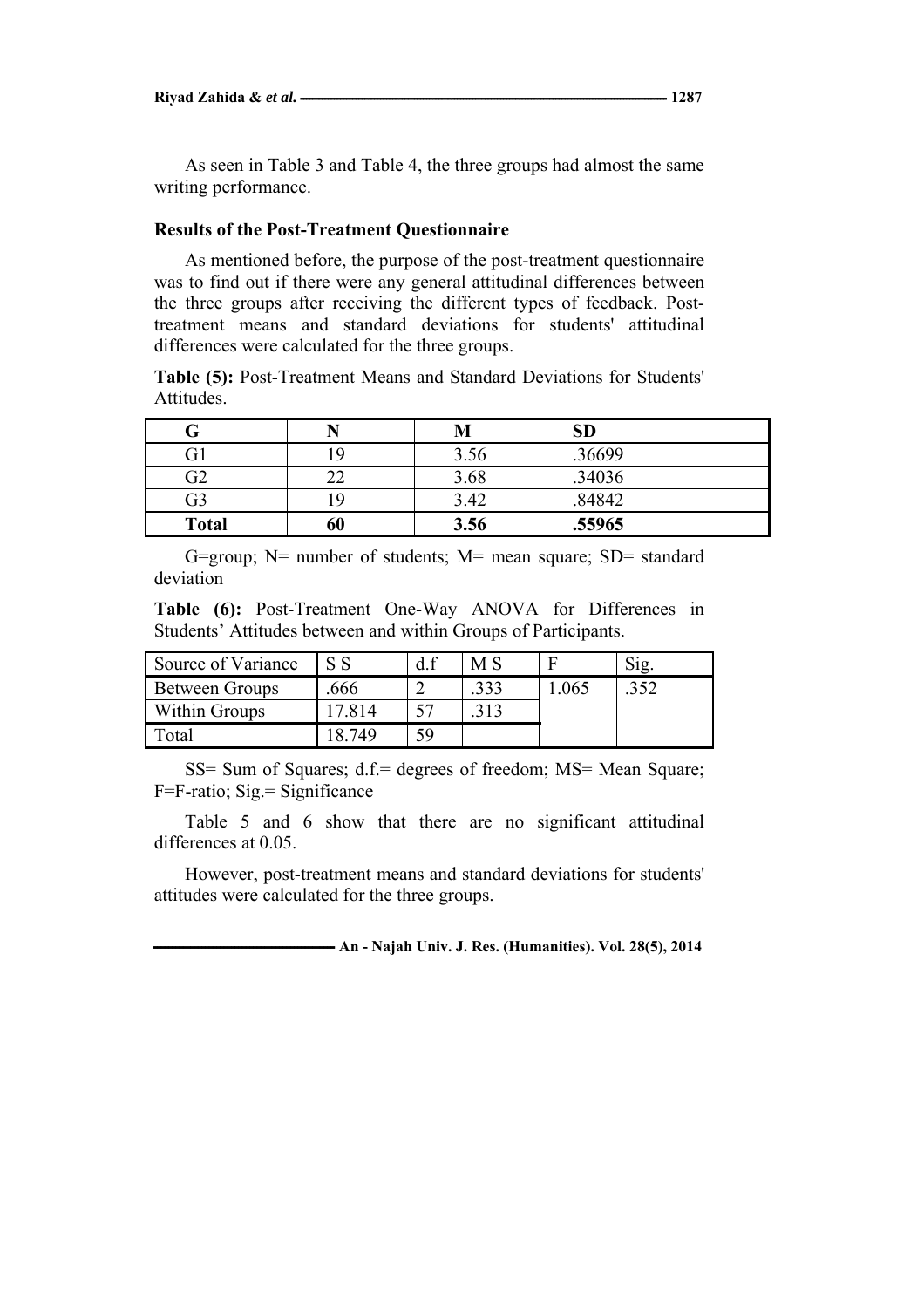|              |    | M    | SD      |
|--------------|----|------|---------|
|              |    | 3.87 | 1.47905 |
| G2           |    | 3.91 | .94043  |
| G3           |    | 2.90 | .69282  |
| <b>Total</b> | 60 | 3.58 | 1.16102 |

**Table (7):** Post-Treatment Means and Standard Deviations for Students' Attitudes towards Writing Feedback.

G=group; N= number of students; M= mean square; SD= standard deviation

**Table (8):** Post-Treatment One-Way ANOVA for Attitudinal Differences between and within Groups of Participants**.** 

| <b>Source of Variance</b> |        | d.f | <b>MS</b> |       | Sig. |
|---------------------------|--------|-----|-----------|-------|------|
| Between Groups            | 12 940 |     | 6.470     | 5.538 | 006  |
| Within Groups             | 66.590 |     | .168      |       |      |
| Total                     | 79.503 | 59  |           |       |      |

SS= Sum of Squares; d.f. = degrees of freedom; MS= Mean Square; F=F-ratio; Sig.= Significance

Tables 7 and 8 show that there were significant differences in students' attitudes towards specific types of feedback, in favor of the *meaning-focused feedback*.

### **Results of the Writing Post-Test**

The researchers investigated whether there was a significant difference in the achievement of the three groups owing to the type of feedback each group had received. The post-test was scored out of 20. Table 9 shows that the difference in students' achievement or progress in the writing skill was significant at 0.001.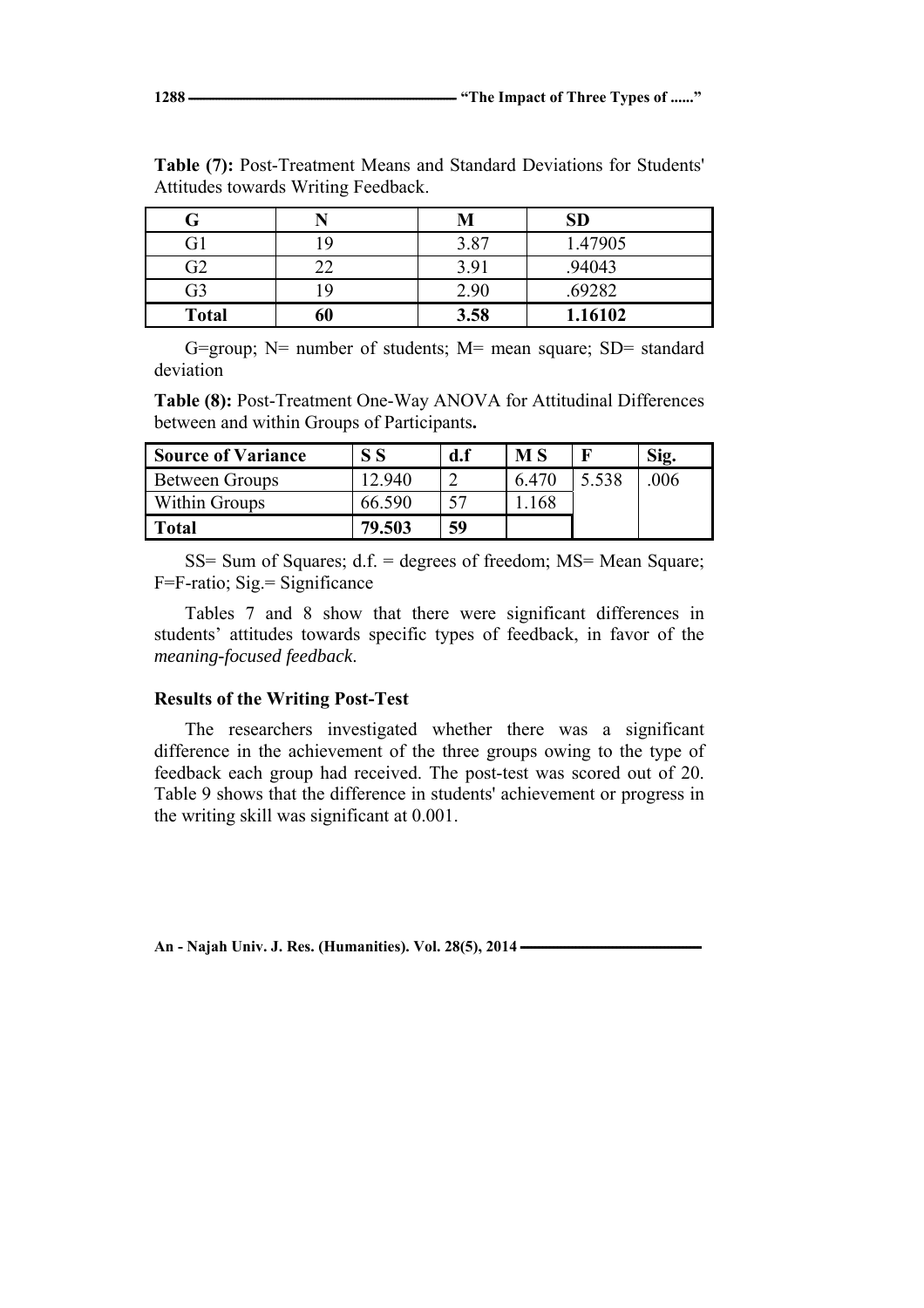|              |    | M     | SD      |
|--------------|----|-------|---------|
| G1           |    | 12.26 | 1.93913 |
| G2           |    | 14.45 | 1.47122 |
| G3           |    | 12.36 | 2.52125 |
| <b>Total</b> | 60 | 13.10 | 2.22238 |

**Table (9):** Post-Test Means and Standard Deviations for Achievement in Writing Skill.

Table 9 shows that the difference in students' achievement or progress in the writing skill was significant at 0.001. Results of the One-Way ANOVA test showed exactly where that difference occurred (see Table 10).

**Table (10):** Post-Test One-Way ANOVA for Differences in Achievement Between and within Groups of Participants.

| <b>Source of Variance</b> |         | d.f | <b>MS</b> |      | Sig. |
|---------------------------|---------|-----|-----------|------|------|
| Between Groups            | 63.840  |     | 31.920    | 7995 | 001  |
| Within Groups             | 227.560 | 57  | 3 992     |      |      |
| Total                     | 291.400 | 59  |           |      |      |

SS= Sum of Squares; d.f.= degrees of freedom; MS= Mean Square; F=F-ratio; Sig.= Significance

This is in line with the results of the studies reviewed below.

## **Discussion and Conclusion**

As can be seen from the above results of the pre-treatment questionnaire, all three groups have "great expectations" about the writing skill (items 1-10) and the course feedback (items 11-20). In other words, they all had almost the same attitudes towards the writing skill and the expected feedback. The majority of the participants in the three groups thought that they will enjoy Writing II, which focuses on essay writing, more than Writing I, which focuses on paragraph writing. They thought that writing essays will have a positive effect on improving their

 $\blacksquare$  **An - Najah Univ. J. Res. (Humanities). Vol. 28(5), 2014**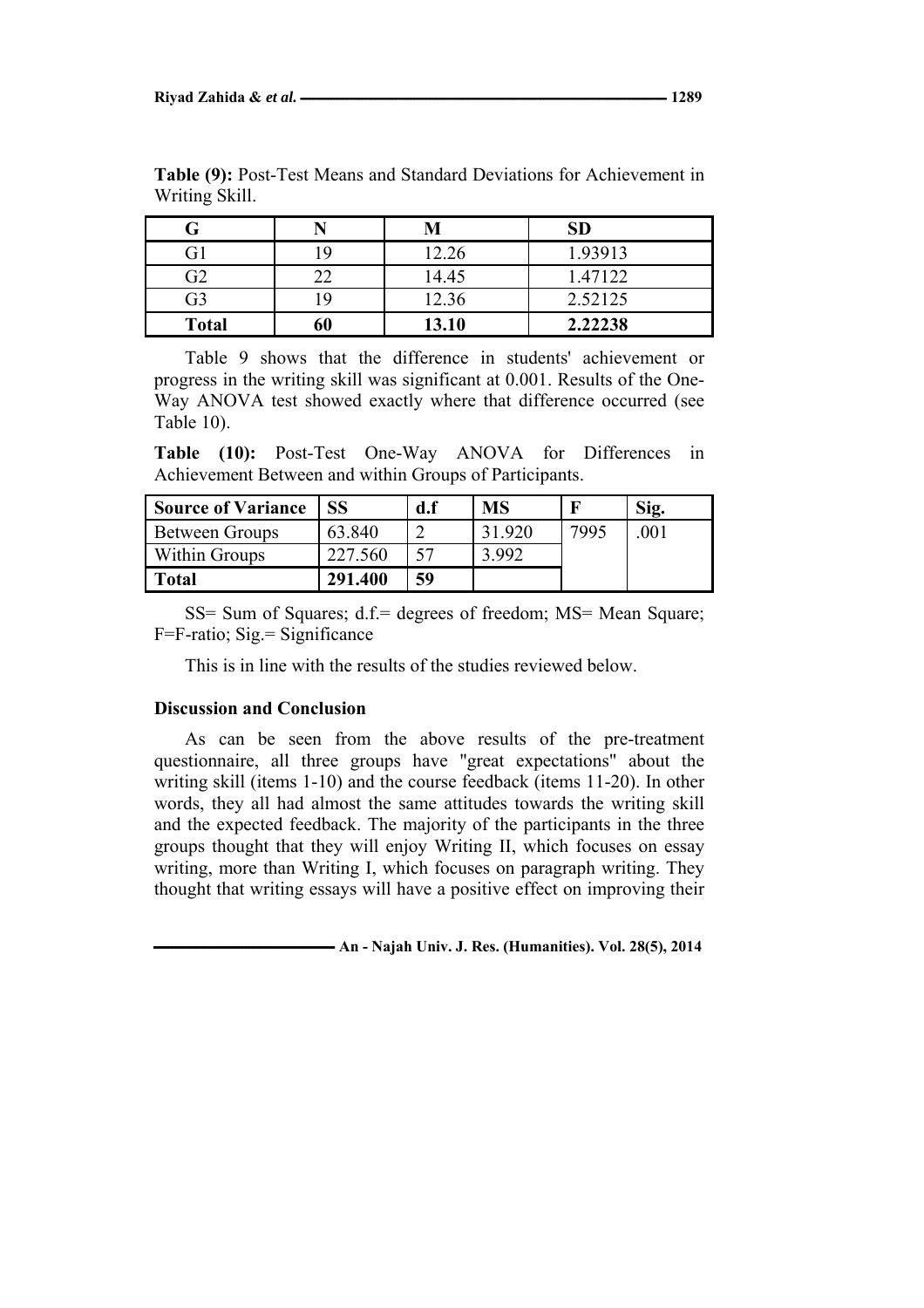English, and by the end of the course they will be able to express themselves in writing more easily. They believed that writing essays will be a good experience for them, encourage them to study English more and change their attitudes towards English in general. As for the expected feedback, they also believed that they will get useful, detailed and constructive feedback from their instructors. In addition, they believed that the feedback on their essays will be critical and satisfactory, increase their motivation and creativity, and contain some positive comments and effective explanations.

However, the results of the post-treatment questionnaire revealed the great frustration and disappointment for G1 and G3 as a result of the feedback (*positive feedback* and *form-focused feedback*) they received from their instructors; whereas, G2 was satisfied with the type of feedback they received (*meaning-focused feedback*). G1 and G3 simply said that the whole experience was, to some extent, no more than waste of time and the feedback they received was unhelpful and much below their expectations.

The result for G1 and G3 was also backed up by the instructors' classroom observation of the students' immediate *discourage* and even *cynical* verbal remarks to these two types of feedback—a situation which caused obvious boredom, anxiety and lack of proper interaction on the part of the students as well as embarrassment to the instructors who felt that they had to explain what was going on to their "still awaiting for *real* feedback" students. On the other hand, the result for G2 is also supported by their instructor's classroom observation where students were positively engaged and seemed interestingly satisfied with the kind of feedback (*meaning-focused feedback*) they received.

Accordingly, when giving feedback, writing instructors should focus on the *meaning-focused feedback* or content of the students' paragraphs and essays rather than the *form-focused feedback* or the surface features. The results of the present study are in line with Fattash (2006), who found that *meaning-focused feedback* contributes to the development of students' writing. Moreover, the results are in agreement with Covill's (1997) who reported that *content-feedback* may have a better positive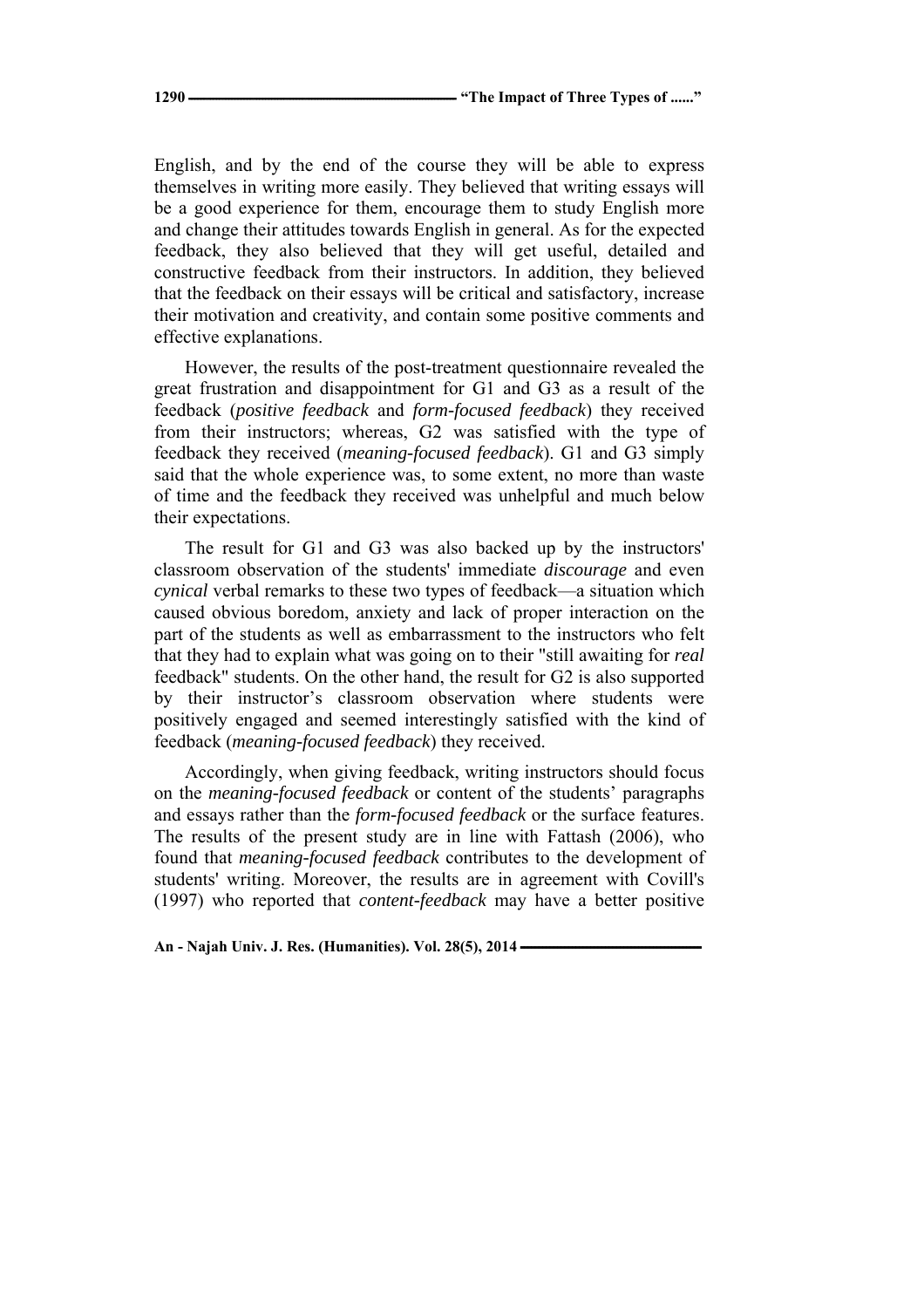effect on the students' writings than the *form-feedback*. Olson and Ratteld (1987) concluded that the treatment group that received *content comments* wrote significantly better essays than the other treatment group or the control group indicating that the *meaning–focused feedback* is more beneficial in helping students to have standards of good writing and in qualifying them to be better writers.

# **Recommendations**

Based on the results of this study, the researchers recommend the following:

- 1. Due to its benefits, *meaning*-*focused* feedback in writing should be an integral component of every writing course. Nevertheless, other types of feedback could be integrated. Thus, instructors can offer *form-focused* and *positive feedback* depending on learners' academic level, error type, and the purpose of the activity. Such parameters can be taken into consideration in future studies.
- 2. Similar future studies, but with larger population, should be carried out at other universities in order to see whether their results corroborate or oppose the results of the present study.

## **References**

- Chandler, J. (2003). *The efficacy of various kinds of error feedback for improvement in the accuracy and fluency of L2 student writing*. Journal of Second Language Writing, 12(3), 267–296.
- Covill, A. (1996). *Students' revision practices and attitudes in response to surface-related feedback as compared to content-related feedback on their writing*. Dissertation Abstracts International, 58. (UMI No. 9716828).
- Farrah, M. (2012). *The impact of peer feedback on improving the writing skills among Hebron University students*. An - Najah Univ. J. Res. (Humanities). 26(1), 179-209.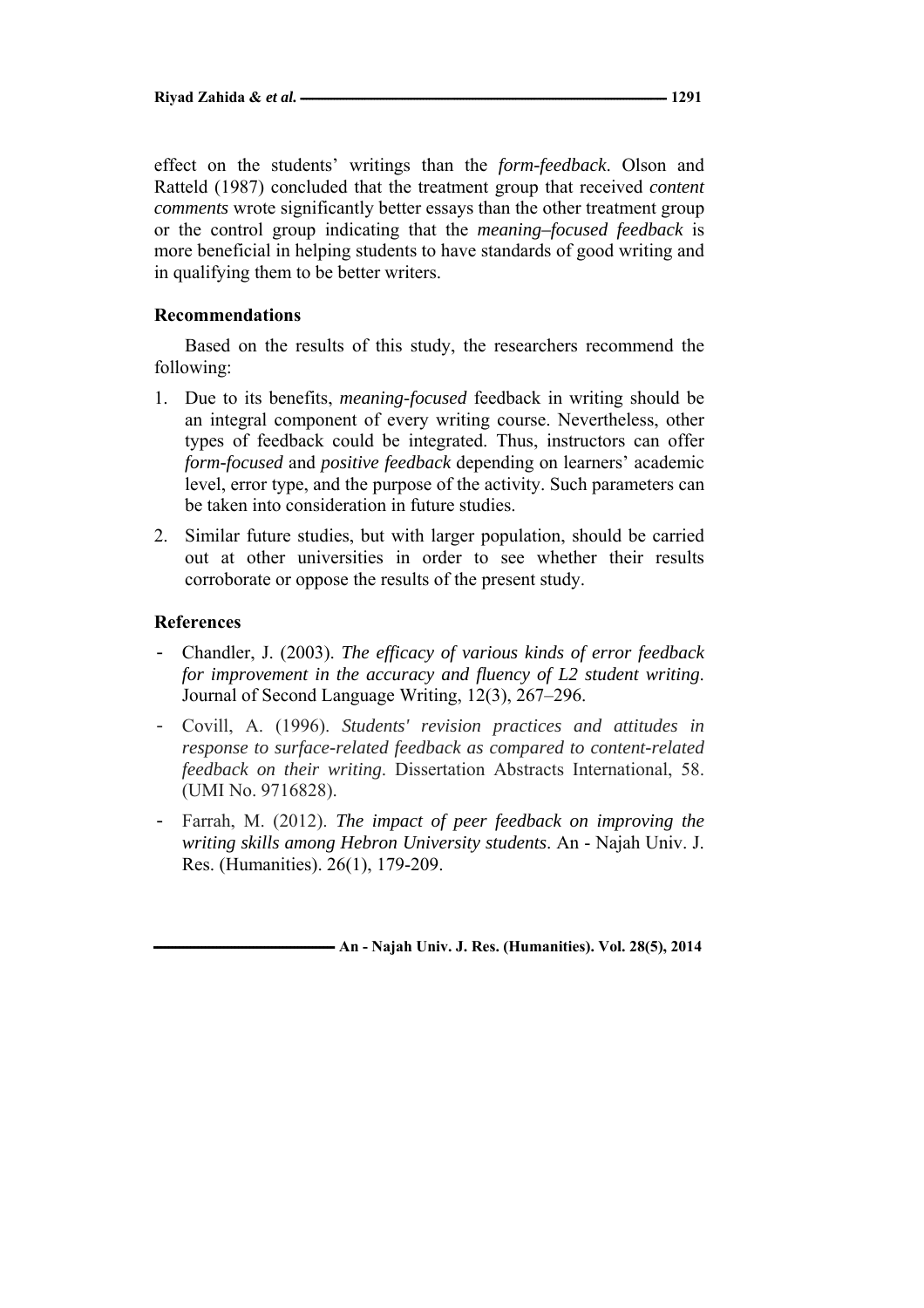- Fattash, K. (2000). *The use of Grice's maxims in providing contentfeedback for the students writers of An-Najah National University*. (Unpublished thesis). An-Najah National University, Palestine.
- Ferris, D. (1999). *The case for grammar correction in L2 writing classes: A response to Truscott (1996)*. Journal of Second Language Writing, 8(1), 1-11.
- Ferris, D. (2002). *Treatment of error in second language writing classes*. Ann Arbor, MIK: University of Michigan Press.
- Ferris, D. (2006). *Does error feedback help student writers? New evidence on the short- and long-term effects of written error correction*. In K. Hyland & F.
- Hyland (Eds.), *Feedback in second language writing: Contexts and issues* (pp. 81-104). New York: Cambridge.
- Hyland, K. & Hyland, F. (Eds.) (2006). *Feedback in second language writing: Contexts and issues.* Cambridge University Press: Cambridge.
- Knoblauch, C. & Brannon, L. (1981). *Teacher commentary on student writing: The state of the art*. Freshman English News, 10(2), 1-4.
- Marzano, R. & Arthur, S. (1977). *Teacher comments on student essays: It doesn't matter what you say*. ERIC*,* Document Reproduction Service No. ED 147 864.
- Nelson, G. & Carson, J. (2006). *Cultural issues in peer response: Revisiting "Culture*." In K. Hyland & F. Hyland (Eds.), Feedback in second language writing: Contexts and issues (pp. 42-59). New York: Cambridge.
- Olson, M. & Ratteld, P. (1987). *The effects of written comments on the quality of student compositions and the learning of content*. Reading Psychology, 8(4), 273-293.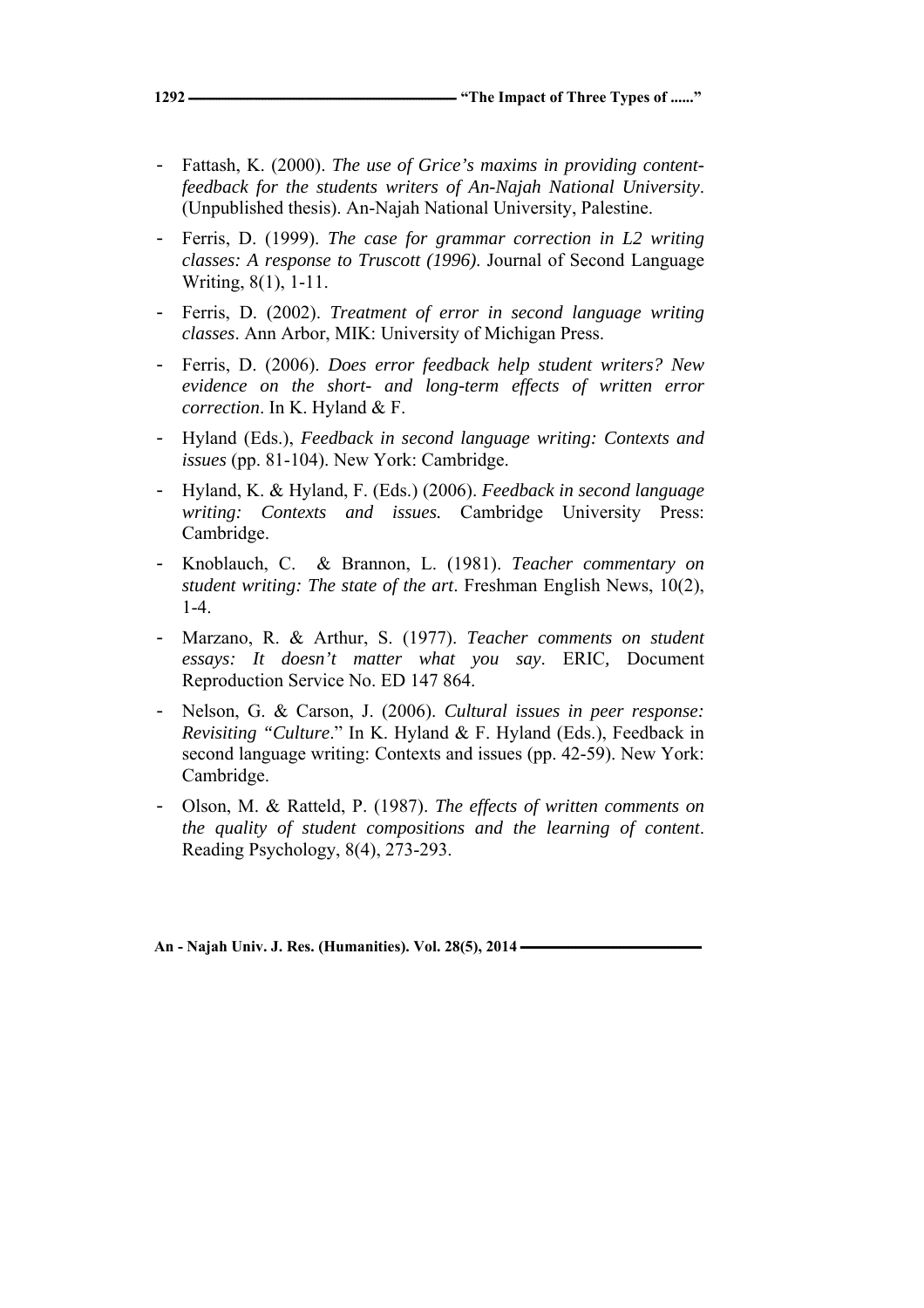- Rassaei, E. & Moinzadeh, A. (2011). *Investigating the effects of three types of corrective feedback on the acquisition of English whquestion forms by Iranian EFL learners*. English Language Teaching, 4(2), 97-206.
- Sommers, N. (1982). *Responding to student writing*. College Composition and Communication, 33(2), 148-156.
- Straub, R. (1997). *Students' reactions to teacher comments: An exploratory study*. Research in the Teaching of English, 31(1), 91- 119.
- Truscott, J. (1996). *The case against grammar correction in L2 writing classes.* Language Learning, 46(2), 327-369.
- Truscott, J. (1999). *The case for "The case against grammar correction in L2 writing classes": A response to Ferris*. Journal of Second Language Writing, 8(2), 111-122.
- Vygotsky, L. (1978). *Mind in society: The development of higher psychological processes.* (M. Cole, V. John-Steiner, S. Scriber & E. Souberman, Eds. & Trans.). Cambridge. MA. Harvard University Press.
- Zamel, V. (1982). *Writing: the process of discovering meaning*. TESOL Quarterly, 16 (2), 195-209.
- Zamel, V. (1983). *The composing processes of advanced ESL students: Six case studies*. TESOL Quarterly, 17(2), 165-87.
- Zamel, V. (1985). *Responding to student writing*. TESOL Quarterly, 19(1), 79-101.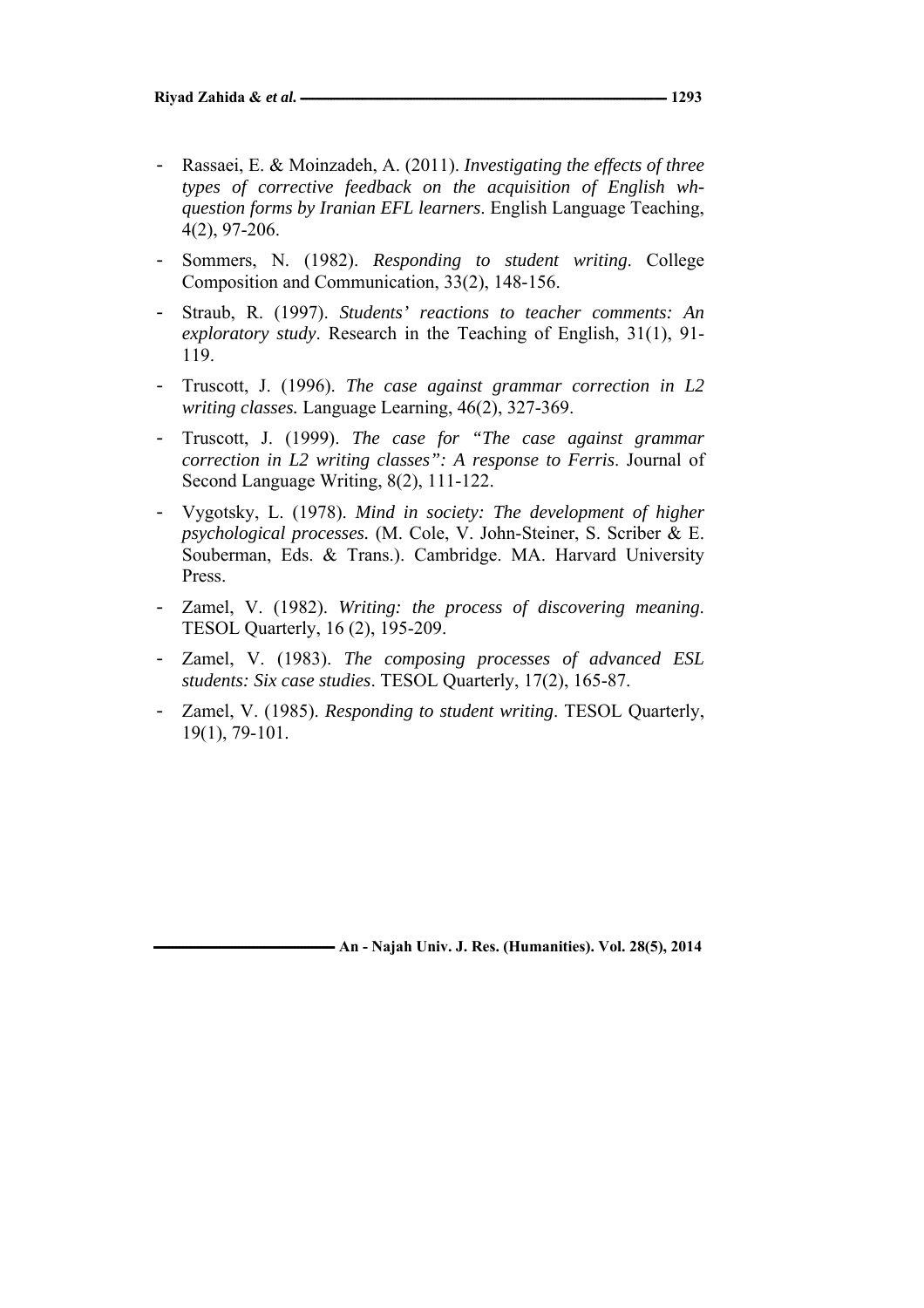## **Appendix A**

### **Questionnaire**

This questionnaire is designed to examine if certain types of written feedback are helpful and useful for teaching English as a foreign language. Your answers will be kept strictly confidential and anonymous.

Indicate the extent you agree or disagree with the following statements by putting a tick (/) in the appropriate box using the following scale:

1. *Strongly disagree* 2. *Disagree* 3. *Neutral* 4. *Agree* 5. *Strongly agree*

|                  | <b>Statements</b>                                                                                              | $\mathbf{1}$ | $\mathbf{2}$ | 3 | 5 |
|------------------|----------------------------------------------------------------------------------------------------------------|--------------|--------------|---|---|
| 1.               | I think I am going to enjoy writing essays.                                                                    |              |              |   |   |
| $\overline{2}$ . | I think writing essays will have a positive effect on improving<br>my English.                                 |              |              |   |   |
| 3.               | I think Writing II is more enjoyable than Writing I.                                                           |              |              |   |   |
| $\overline{4}$ . | By the end of this course, I think my writing will be better than it<br>was in Writing I.                      |              |              |   |   |
| 5.               | By the end of this course, I will be able to express myself in<br>writing more easily than I did in Writing I. |              |              |   |   |
| 6.               | I think writing essays is a good experience for me.                                                            |              |              |   |   |
| 7.               | Writing essays will encourage me to study English more.                                                        |              |              |   |   |
| 8.               | I look forward to getting my essays back from the instructor.                                                  |              |              |   |   |
| 9.               | Writing essays will change my attitude towards English.                                                        |              |              |   |   |
| 10.              | Writing essays will improve my performance in other courses.                                                   |              |              |   |   |
| 11.              | I think that my instructor will provide me with critical feedback<br>on my essays.                             |              |              |   |   |
| 12.              | The feedback will help me improve my assignments.                                                              |              |              |   |   |
| 13.              | The feedback process will increase my motivation to write.                                                     |              |              |   |   |
| 14.              | The feedback process will enhance my creativity.                                                               |              |              |   |   |
| 15.              | I expect to get satisfactory written feedback.                                                                 |              |              |   |   |
| 16.              | The feedback will conform with my expectations                                                                 |              |              |   |   |
| 17.              | The feedback will be detailed.                                                                                 |              |              |   |   |
| 18.              | The feedback will be constructive.                                                                             |              |              |   |   |
| 19.              | The feedback will contain some positive comments.                                                              |              |              |   |   |
| 20.              | The feedback will provide effective explanations.                                                              |              |              |   |   |

#### **Thank you for your participation and cooperation**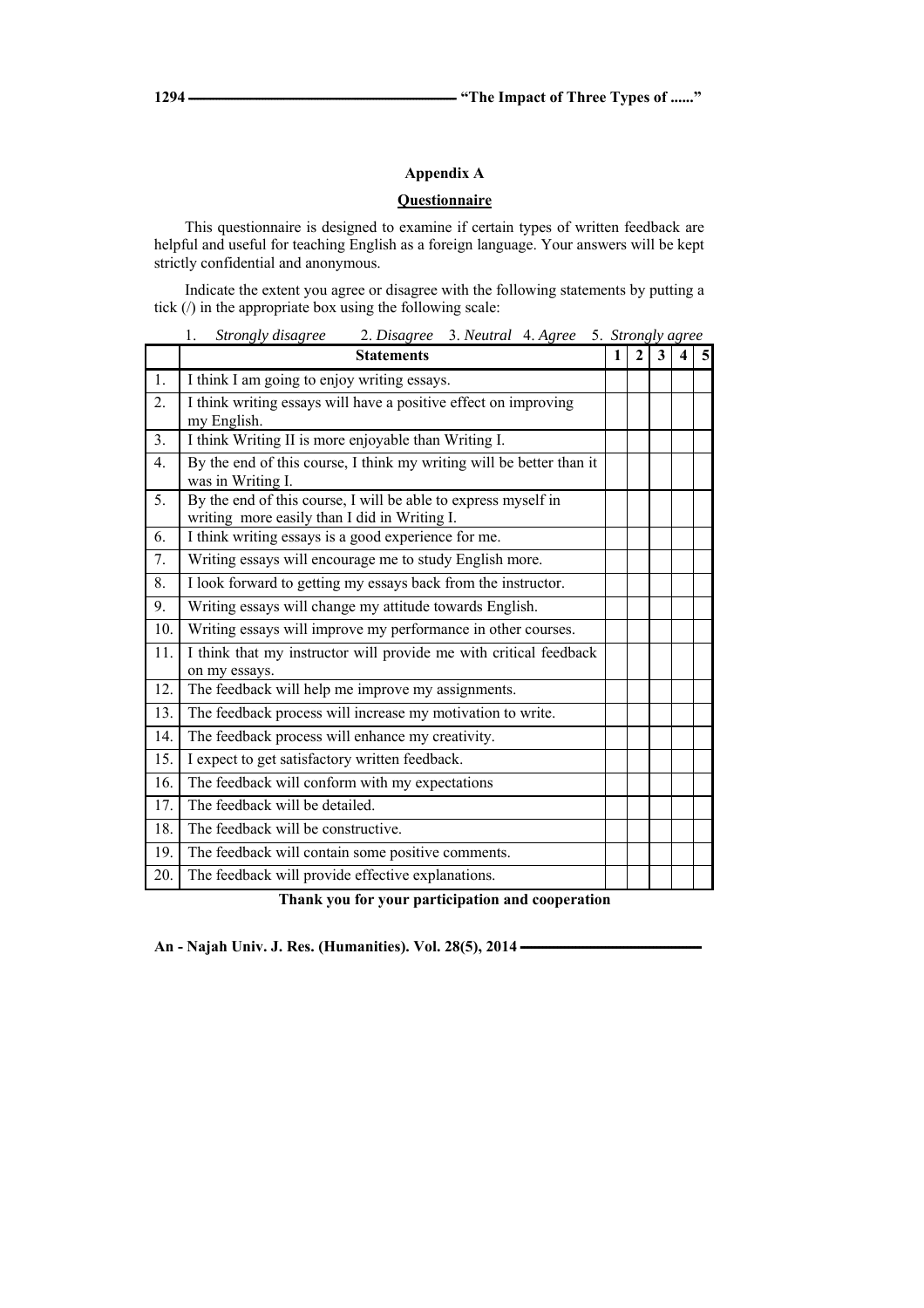#### **Appendix B Questionnaire**

This questionnaire is designed to evaluate students' attitude about writing. Your answers will be kept strictly confidential and anonymous.

Indicate the extent you agree or disagree with the following statements by putting a tick (/) in the appropriate box using the following scale:

1. *Strongly disagree* 2. *Disagree* 3. *Neutral* 4. *Agree* 5. *Strongly agree*

|                | <b>Statements</b>                                                                                                          | 1 | $\mathbf{2}$ | 3 | 4 | 5 |
|----------------|----------------------------------------------------------------------------------------------------------------------------|---|--------------|---|---|---|
| 1.             | I enjoyed writing essays.                                                                                                  |   |              |   |   |   |
| 2.             | Writing essays had a positive effect on improving my English.                                                              |   |              |   |   |   |
| 3.             | Writing II was more enjoyable than Writing I.                                                                              |   |              |   |   |   |
| 4.             | From Writing II, I could understand that writing is a gift that is<br>given to some students but not to others.            |   |              |   |   |   |
| 5 <sub>1</sub> | Now, at the end of this course, I can express myself in writing<br>more easily than I did at the beginning of this course. |   |              |   |   |   |
| 6.             | Writing essays was a good experience for me.                                                                               |   |              |   |   |   |
| 7.             | Writing essays encouraged me to study English more.                                                                        |   |              |   |   |   |
| 8.             | I used to look forward to getting my essays back from the<br>instructor.                                                   |   |              |   |   |   |
| 9.             | Writing essays has changed my attitude towards English.                                                                    |   |              |   |   |   |
| 10.            | Writing essays has improved my performance in other courses.                                                               |   |              |   |   |   |
| 11.            | I think that my instructor did a good job in providing me with<br>critical feedback on my essays.                          |   |              |   |   |   |
| 12.            | The feedback helped me improve my assignments.                                                                             |   |              |   |   |   |
| 13.            | The feedback process increased my motivation to write.                                                                     |   |              |   |   |   |
| 14.            | The feedback process enhanced my creativity.                                                                               |   |              |   |   |   |
| 15.            | I am satisfied with the written assignment feedback.                                                                       |   |              |   |   |   |
| 16.            | The feedback was as expected.                                                                                              |   |              |   |   |   |
| 17.            | The feedback was detailed.                                                                                                 |   |              |   |   |   |
| 18.            | The feedback was constructive.                                                                                             |   |              |   |   |   |
| 19.            | The feedback contained some positive comments.                                                                             |   |              |   |   |   |
| 20.            | The feedback provided effective explanations.                                                                              |   |              |   |   |   |

**Thank you for your participation and cooperation**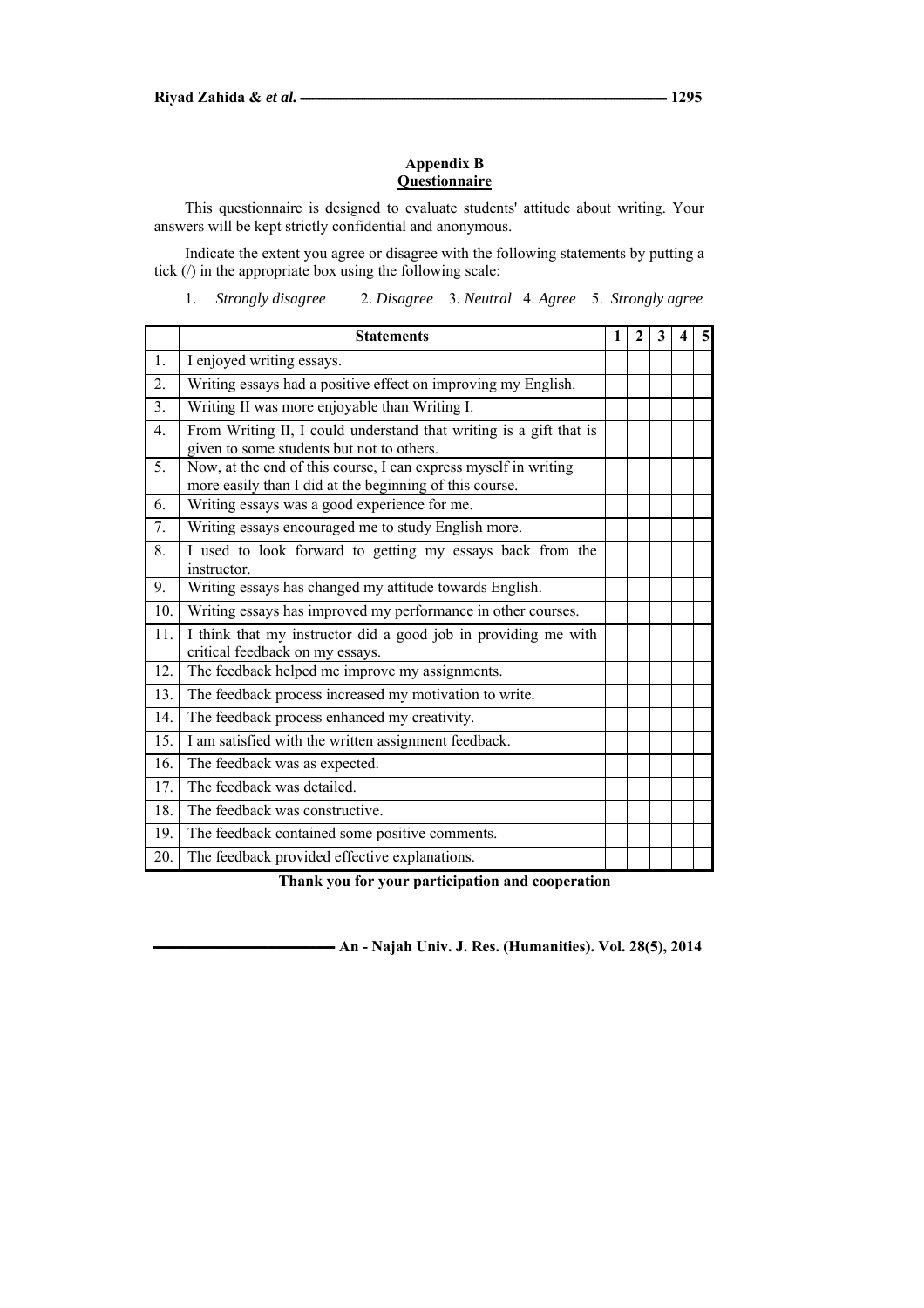#### **Appendix C Writing II Topics**

- 1. People attend school for many different reasons (for example, expanded knowledge, societal awareness, and enhanced interpersonal relationships). Why do you think people decide to go to school? Use specific reasons and examples to support your answer.
- 2. Do you agree or disagree with the following statement? One should never judge a person by external appearances. Use specific reasons and details to support your answer.
- 3. If you could change one important thing about your country, what would you change? Use reasons and specific examples to support your answer.
- 4. "When people succeed in life, it is because of hard work. Being lucky has nothing to do with success in life." Do you agree or disagree with the quotation above? Use specific reasons and examples to explain your position.
- 5. Some people believe that university students should be required to attend classes. Others believe that going to classes should be optional for students. Which point of view do you agree with? Use specific reasons and details to explain your answer.
- 6. Neighbors are the people who live near us. In your opinion, what are the qualities of a good neighbor? Use specific details and examples in your answer.
- 7. Some people think that they can learn better by themselves than with a teacher. Others think that it is always better to have a teacher. Which do you prefer? Use specific reasons to develop your essay.
- 8. A person you know is planning to move to your town or city. What do you think this person would like and dislike about living in your town or city? Why? Use specific reasons and details to develop your essay.
- 9. Is it better to enjoy your money when you earn it or is it better to save your money for some time in the future? Use specific reasons and examples to support your opinion.
- 10. Do you agree or disagree with the following statement? With the help of technology, students nowadays can learn more information and learn it more quickly. Use specific reasons and examples to support your answer.

An - Najah Univ. J. Res. (Humanities). Vol. 28(5), 2014 **-**